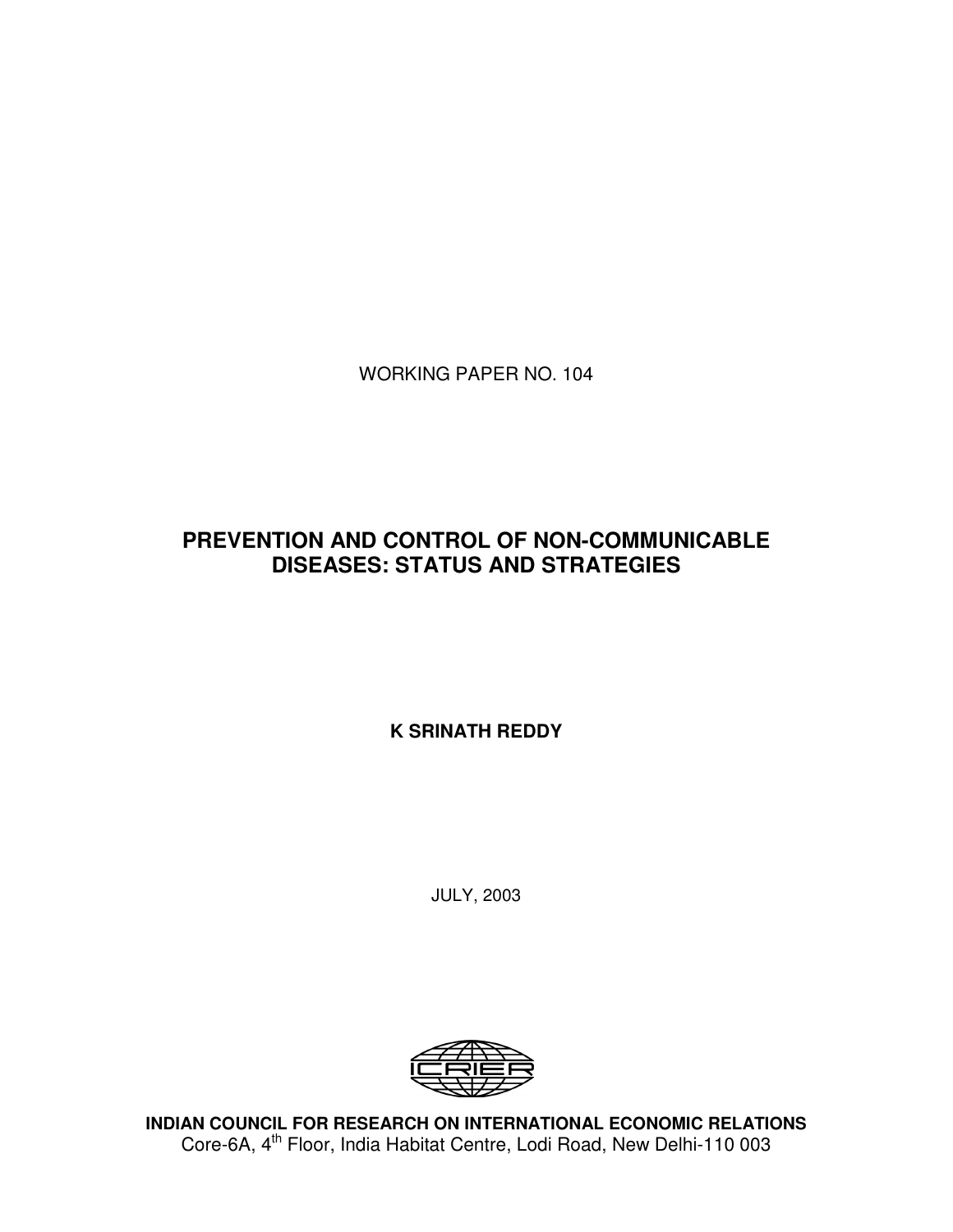# **Contents**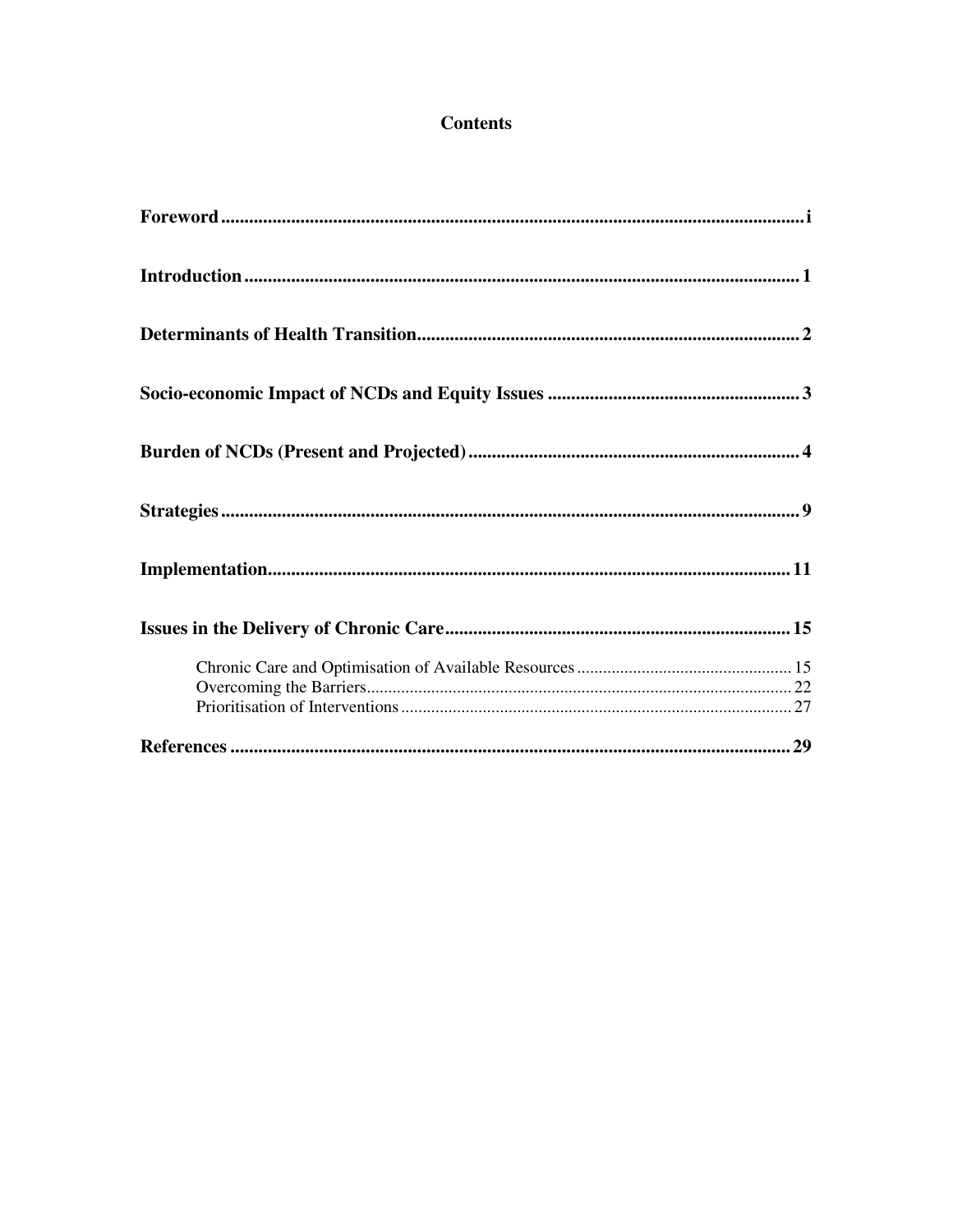## **Foreword**

This paper formed part of a series of background papers prepared for the ICRIER India Health Study, "Changing the Indian Health System: Current Issues, Future Directions" by Rajiv L. Misra, Rachel Chatterjee, and Sujatha Rao. The India Health Study, prepared under the team leadership of Rajiv Misra, former Health Secretary, Government of India, was funded by the Bill and Melinda Gates Foundation.

Among the major health transitions witnessed in the second half of the twentieth century, the most globally pervasive change has been the rising burden of noncommunicable diseases (NCDs). This has given rise to new challenges of providing acute and chronic care for NCDs, especially in poor countries such as India with an already existing mismatch between health care needs and resources. This paper examines the socio-economic impact and burden of NCDs and discusses various strategies for the prevention and control of such diseases in India. It recommends that existing health systems will need to be reorganized and reoriented to include the prevention, surveillance, and management of NCDs. The paper also recommends that evidence based clinical practice and appropriate use of technologies should be promoted at all levels of health care, including tertiary services.

The prevention and control of NCDs poses a major public health challenge for the country in the twenty-first century. I am very pleased that ICRIER has had the opportunity to participate in the debate in this area. This contribution by K. Srinath Reddy will help significantly in providing a better focus to the problems and solutions at hand.

> **Arvind Virmani** Director & Chief Executive ICRIER

July 2003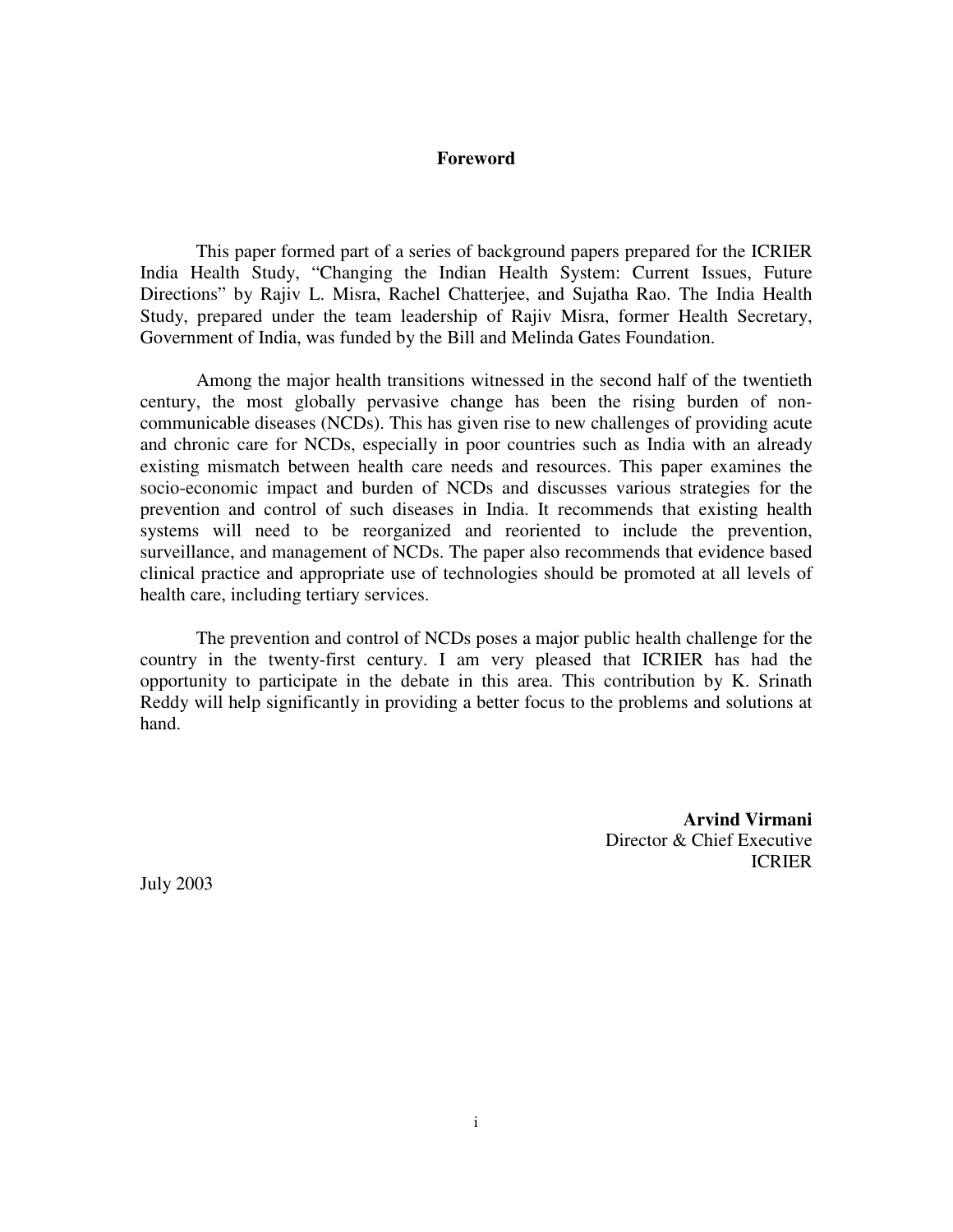## **Introduction**

The second half of the twentieth century witnessed major health transitions in the world, propelled by socio-economic and technological changes which profoundly altered life expectancy and ways of living while creating an unprecedented human capacity to use science to both prolong and enhance life. Among these health transitions, the most globally pervasive change has been the rising burden of non-communicable diseases (NCDs). Epidemics of non-communicable diseases (NCD) are presently emerging or accelerating in most developing countries (Murray and Lopez 1996). Even as infections and nutritional deficiencies are receding as leading contributors to death and disability, cardiovascular diseases (CVDs), cancers, diabetes, neuropsychiatric ailments, and other chronic diseases are becoming major contributors to the burden of disease. India too illustrates this health transition, which positions NCDs as a major public health challenge of growing magnitude in the twenty-first century.

As India experiences a rapid health transition, the mismatch between health care needs and resources is widened by an expanded list of health conditions that vie for attention from policy-makers and public health action while posting competing claims for clinical care. The complexities are compounded when policy has to prioritise on the basis of disease burdens, cost-effectiveness, and equity while the delivery systems have to simultaneously cope with the transformative pressures of economic restructuring and health care reforms. The challenges of providing acute and chronic care for NCDs in such settings are immense, yet the imperatives of proper planning and performance for delivering such care become increasingly urgent as health transition rapidly rewrites a new agenda for health care in the India.

Existing health systems need to be reorganised, reoriented, and recruited to deliver the expanded mandate of health care involving the prevention, surveillance and management of chronic diseases. The sustained nature of preventive interventions, required over many years, as well as the growing demand for acute and chronic care of NCDs will need to be accommodated into the agenda of primary and secondary health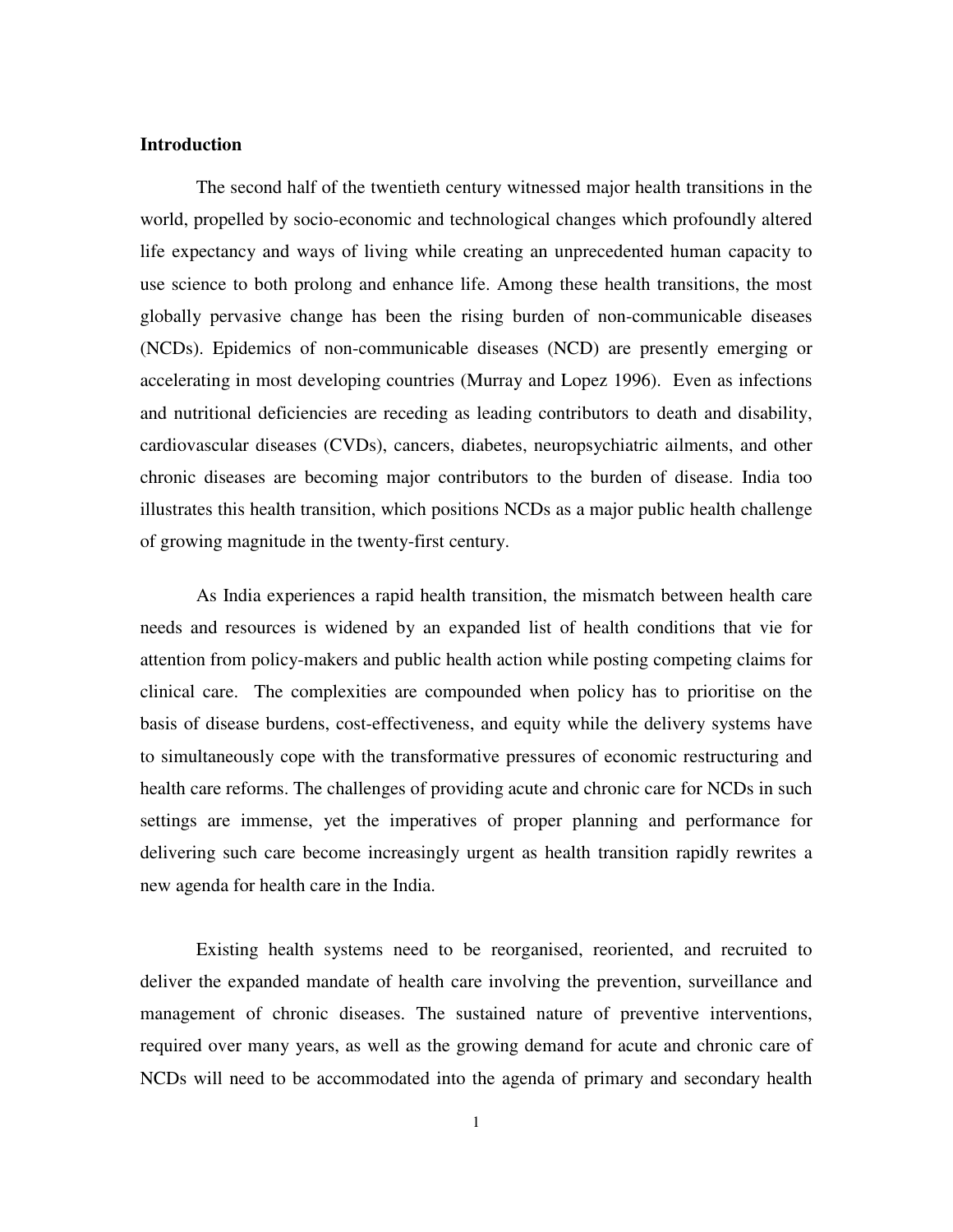care. Surveillance of NCDs and their risk factors should also become an integral function of health systems, complementary to the other surveillance functions they are currently performing. Evidence based clinical practice and appropriate use of technologies should be promoted at all levels of health care, including tertiary services.

#### **Determinants of Health Transition**

Health transition, whereby NCDs become the dominant contributor to the burden of disease, is principally due to a combination of demographic and lifestyle changes that result from socio-economic development. Demographic transition is characterised by a decline in mortality, followed by a drop in fertility. During this transition, the age structure of the population changes from a pyramidical shape to a more columnar shape, as fertility declines and the population ages. This is then reflected in the profile of the causes of death. As industrialisation and urbanisation occur, there is a decline in the mortality attributable to infectious diseases and nutritional disorders. As more individuals survive to enter the middle ages, the years of exposure to the risk factors of chronic disease increase. Simultaneously, urbanisation, industrialisation, and globalisation are often accompanied by several undesirable lifestyle alterations in the form of a diet rich in saturated fat, salt, and excess calories, decreased physical activity, addictions like tobacco and alcohol, and augmentation of psychosocial stress. Thus the dose and duration of risk factor exposure both increase, resulting in large numbers manifesting lifestyle related diseases and their consequences. Health transition is characterised by a demographic transition in the age profile and an epidemiologic transition marked by the shift in the cause of death profile with the increasing dominance of NCDs (Omran 1971; Olshansky and Ault 1986).

In addition, recent evidence suggests that impaired foetal nutrition, reflected in small birth size, results in programmed susceptibility adult cardiovascular disease, diabetes, and some cancers. Migrant Indians have also been shown to have excess rates of coronary heart disease (CHD) and diabetes in comparison to other ethnic groups, indicating a magnified response to environmental change. These factors will adversely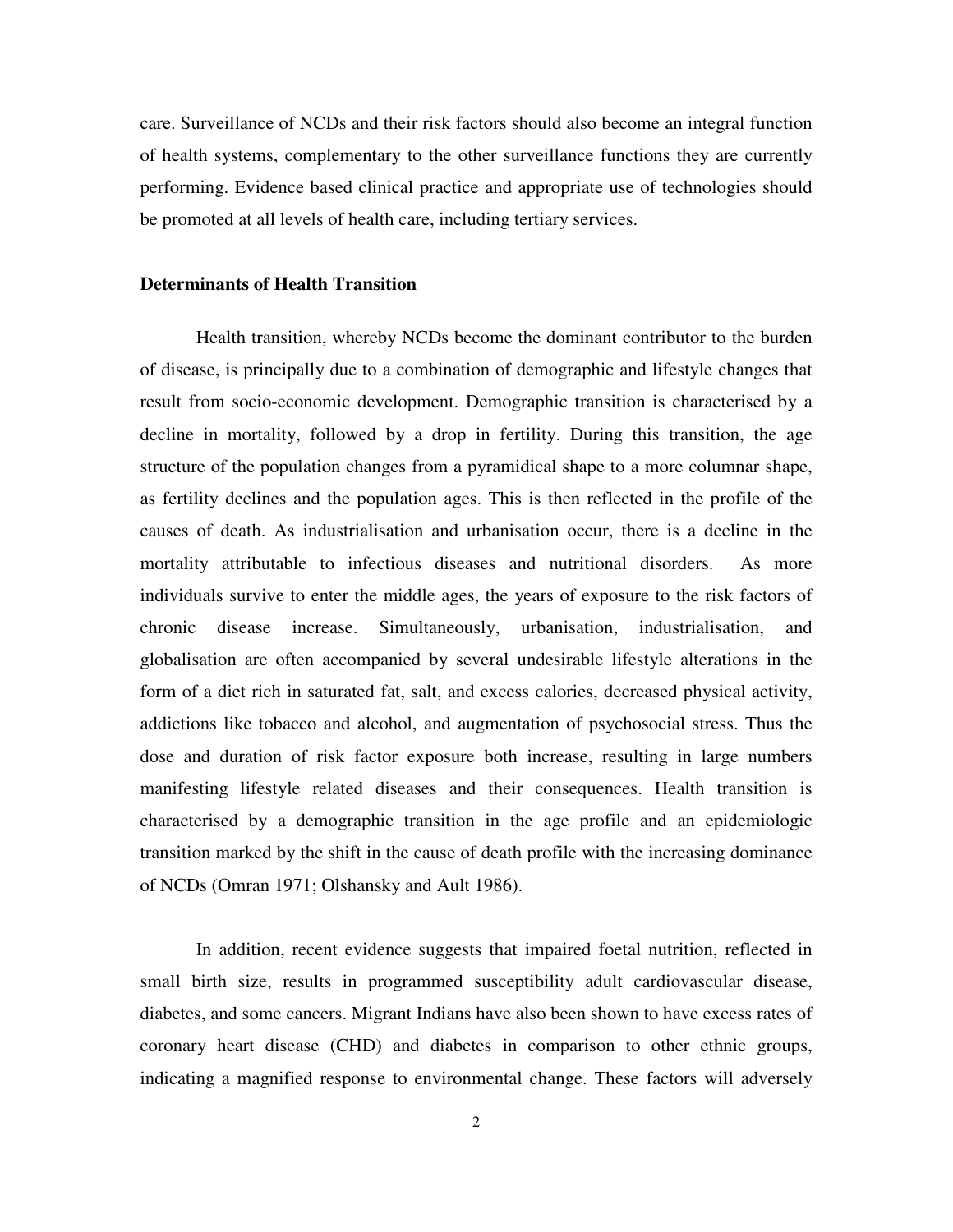impact on the future burden of NCDs, as India experiences health transition (Reddy and Yusuf 1998; Reddy 1999).

## **Socio-economic Impact of NCDs and Equity Issues**

Death or disability from NCDs in the productive middle ages results in major economic burdens on the affected individuals, their families, and society as a whole. The management of established NCDs (diagnosis and therapy) is often technology-intensive and expensive. Individual as well as societal resources are already being drained, at a disproportionately high level, by the tertiary care management of NCDs, often drawing scarce resources away from the unfinished agenda of infectious disease and nutritional disorder control.

Though NCD epidemics usually originate in the upper socio-economic strata, they diffuse across the social spectrum, with the social gradient ultimately reversing and the poor becoming predominantly afflicted. Indeed, in the more mature stages of these epidemics, the poor are the often worst afflicted in terms of disease and usually the most marginalised in terms of care. This historical experience of the developed countries, where the NCD epidemics matured over the past half-century, is likely to be replicated in the developing countries in the coming half-century. There is recent evidence from some Indian studies that the social gradient for CVDs has already begun to reverse in some population groups in India, especially in 1arge urban settings (World Bank 1999). Tobacco consumption is also higher in rural as compared to urban populations and in the poor as compared to the rich population groups. The future risk of tobacco-related NCDs is, therefore, likely to be higher in these groups (Chadha et al. 1997; Reddy 1993). A comparison of per capita income profile and death rates in Punjab, Maharashtra, Andhra Pradesh, and Orissa in 1988 reveals that as per capita income profile progressively declines from Punjab to Orissa, the probability of death between the ages of 15 and 60 years progressively rises (19 per cent, 27 per cent, 34 per cent, and 38 per cent respectively). NCDs are a major contributor to deaths in this age group.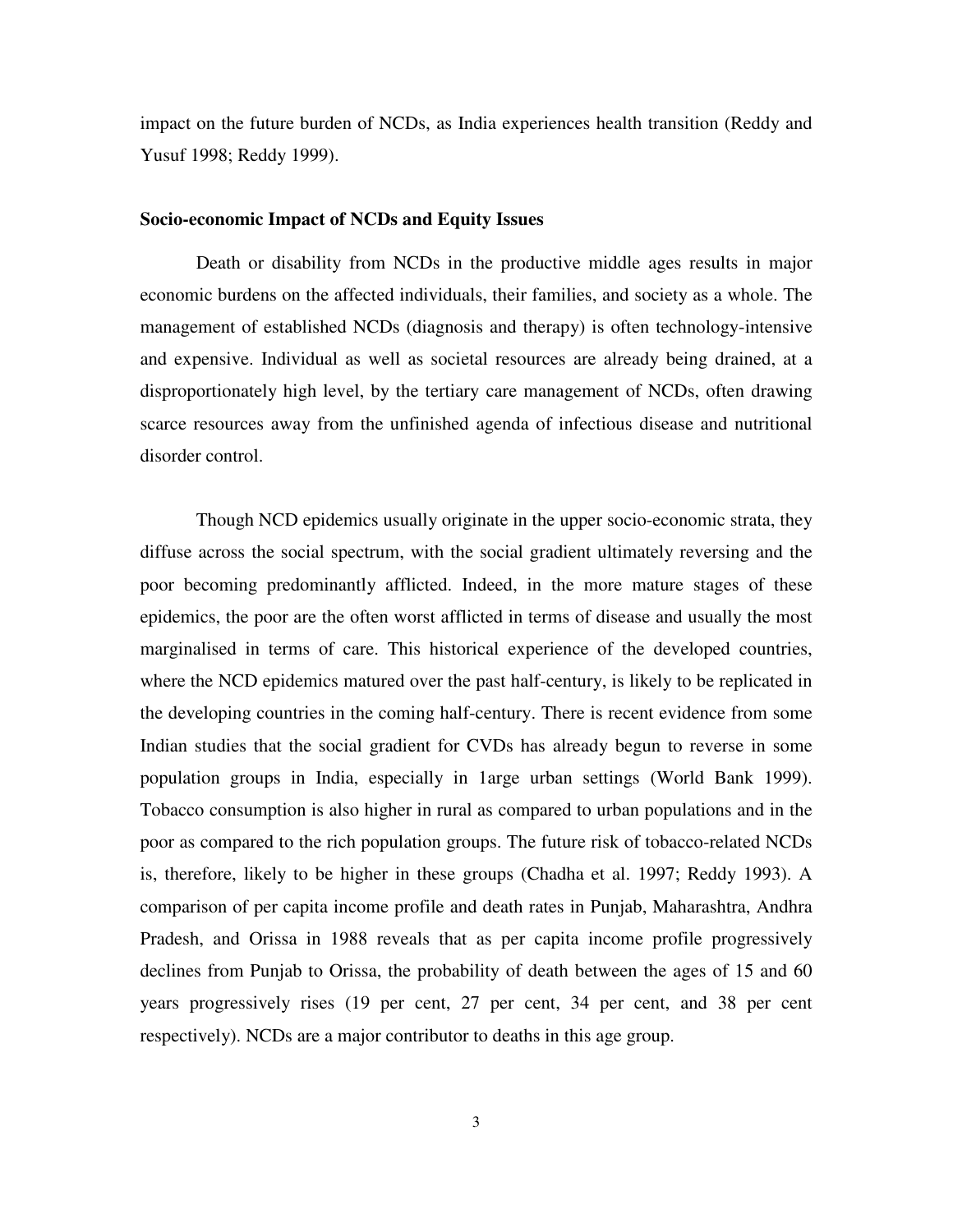These post-transitional diseases also have macro and micro economic impacts which may prolong the high burden of pre-transitional diseases in developing country settings. The loss, due to death and disability, of productive persons in mid-life, cripples development and perpetuates social conditions which foster communicable and nutritional disorders. The loss of a wage earner in the family has devastating effects on the nutrition, education, and health care access of other family members, especially young dependents. The twin agendas of health care, mandated by pre-and posttransitional diseases, are not competitively exclusive but are synergistically complementary. The goal of extending health care benefits across an expanding lifespan requires that these two agendas be harmonised in India, as we brace up to meet the challenges of health transition.

Much of these economic and health burdens could be obviated

- (a) *in the short term* by strategies which involve low-cost screening for early detection of NCDs in whom early interventions effectively alter the natural history of disease and the use of the several low cost, high impact interventions for secondary prevention and clinical care which are now readily available and
- (b) *in the long term* by investment in population based prevention strategies for preventing the acquisition or augmentation of risk in hitherto low-risk populations and reduction of risk in populations already affected by health transition.

#### **Burden of NCDs (Present and Projected)**

Even at the present stage of health transition, India contributes substantially to the global burden of NCDs. In 1990, India accounted for 19 per cent of all deaths, 16 per cent of all NCD deaths, and 17 per cent of all CVD deaths in the world. CVDs in India alone accounted for around 2.4 million deaths, in contrast to nearly 3.2 million deaths due to that cause in all the industrialised countries together (Murray and Lopez 1996).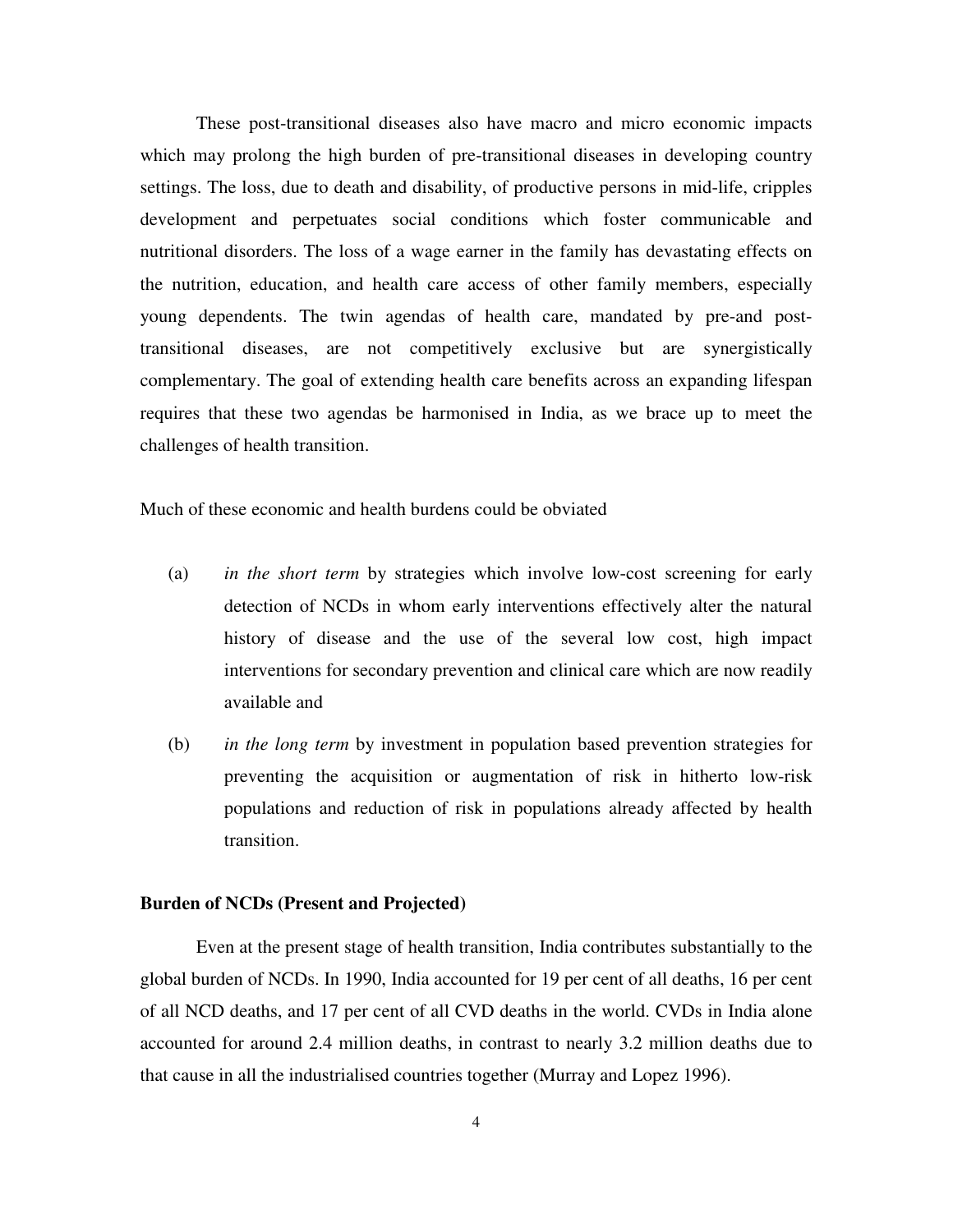While the present high burden of NCD deaths is itself an adequate reason for public health attention, a greater cause for concern is the early age of these deaths in India compared to the developed countries. More NCD deaths in India occur in middleage (35–69 years) than in industrialised countries, where they occur largely in old age (>70 years). Even as the overall NCD burdens will rise sharply by 2020 (Tables I and II), disproportionate loss of lives in mid-life will continue to constitute a major burden (Table III). Table IV provides a comparison between India and established market economies (EME). In India, 52.2 per cent of all CVD deaths in 1990 occurred before the age of 70 years, in contrast to 22.8 per cent in the EME countries (Murray and Lopez 1996; Reddy and Yusuf 1998).

|                   | <b>India (1990)</b><br>Population $= 850$ million |                 | India $(2020)$<br>Population $= 1267$ million |              |
|-------------------|---------------------------------------------------|-----------------|-----------------------------------------------|--------------|
|                   | <b>Group I</b>                                    | <b>Group II</b> | <b>Group III</b>                              | <b>Total</b> |
| Deaths 1990       | 4775                                              | 3788            | 808                                           | 9371         |
| (thousands)       | $(51.0\%)$                                        | $(40.4\%)$      | $(8.6\%)$                                     |              |
| Deaths 2020       | 2461                                              | 7627            | 1342                                          | 11,430       |
| (thousands)       | $(21.6\%)$                                        | $(66.7\%)$      | $(11.7\%)$                                    |              |
| <b>DALYs</b> 1990 | 162,354                                           | 83,437          | 41,947                                        | 287,739      |
| (thousands)       | $(56.4\%)$                                        | $(29.0\%)$      | $(14.6\%)$                                    |              |
| <b>DALYs 2020</b> | 57,756                                            | 133,770         | 45,285                                        | 236,741      |
| (thousands)       | $(24.4\%)$                                        | $(56.5\%)$      | $(19.1\%)$                                    |              |

**Table I GBOD Estimates for India (1990, 2020)**

Group  $I =$  Communicable, maternal, perinatal, and nutritional conditions Group  $II = Non-communizable Discase$  $Group III = Injuries$ 

DALY = Disability Adjusted Life Year

GBOD = Global Burden of Disease

*Source:* Murray and Lopez (1996).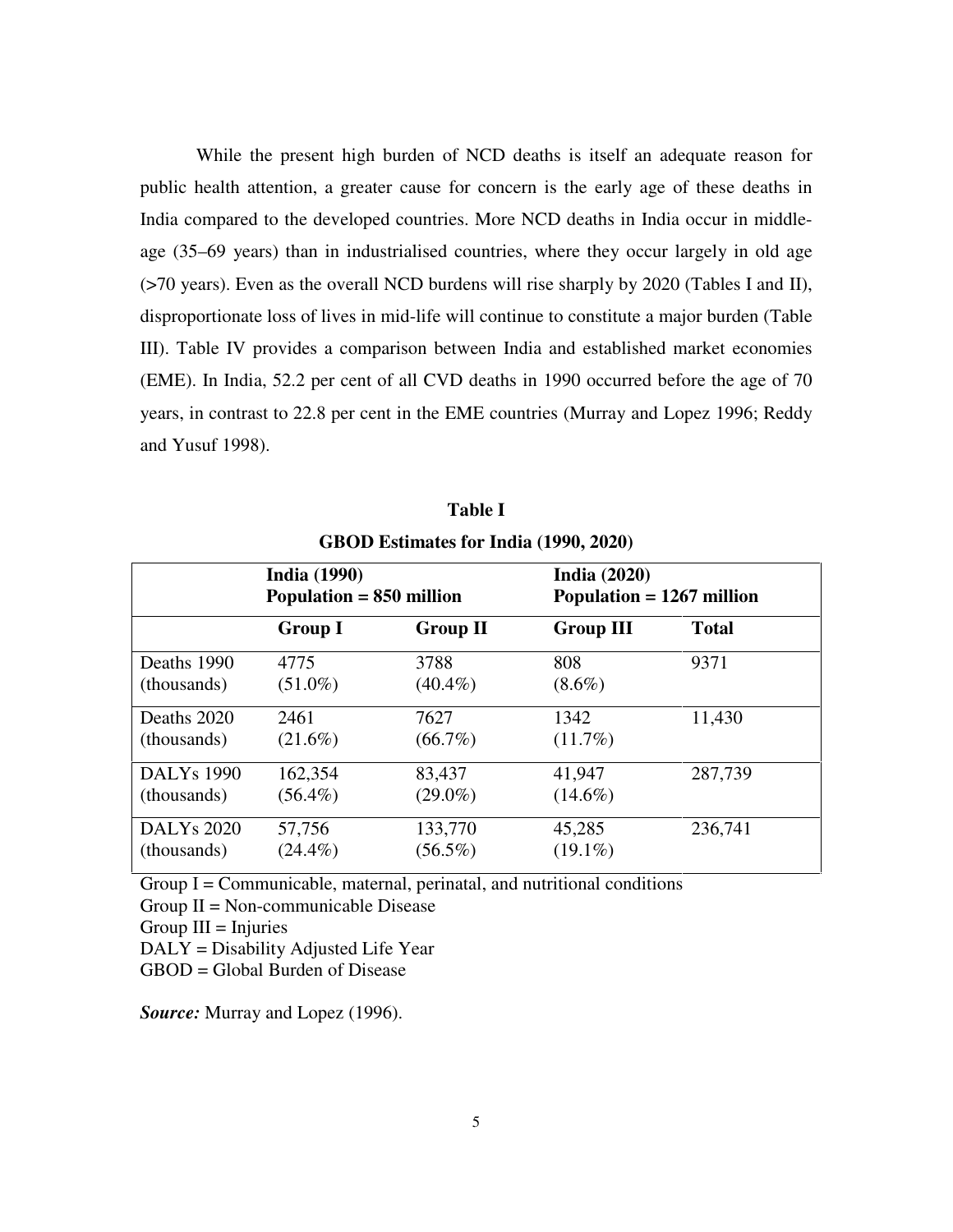## **Table II**

## **Contribution of NCDs and Injuries to Mortality in India (1990, 2020)**

| <b>Cause of Death</b> | Cause-specific<br><b>Proportionate Mortality</b><br>(as $%$ of total mortality) |      |  |
|-----------------------|---------------------------------------------------------------------------------|------|--|
|                       | 1990                                                                            | 2020 |  |
| <b>Total NCD</b>      | 40.4                                                                            | 66.7 |  |
| Cardiovascular        | 24.2                                                                            | 41.8 |  |
| Malignant neoplasm    | 5.4                                                                             | 11.4 |  |
| Neuropsychiatric      | 1.1                                                                             | 0.9  |  |
| <b>Total Injuries</b> | 8.6                                                                             | 11.7 |  |
| Unintentional         | 6.9                                                                             | 9.5  |  |
| Intentional           | 1.6                                                                             | 2.2  |  |

*Source:* Murray and Lopez (1996).

## **Table III**

## **Mid-life Mortality due to NCDs in India (1990, 2020)**

| <b>Cause of Death</b> | Percentage of cause-specific mortality occurring in the |      |  |
|-----------------------|---------------------------------------------------------|------|--|
|                       | age group of 30–69 yrs                                  |      |  |
|                       | 1990                                                    | 2020 |  |
| <b>Total NCD</b>      | 48.9                                                    | 51.3 |  |
| Cardiovascular        | 48.2                                                    | 47.7 |  |
| Malignant neoplasm    | 64.6                                                    | 69.2 |  |
| Neuropsychiatric      | 40.6                                                    | 39.6 |  |
| <b>Total Injuries</b> | 36.3                                                    | 52.8 |  |
| Unintentional         | 34                                                      | 52   |  |
| Intentional           | 45                                                      | 56.4 |  |

**Source:** Murray and Lopez (1996).

# **Table IV**

## **Early Mortality due to NCDs in India (1990, 2020)**

| Age profile of NCD deaths<br>(% of NCD deaths in each range)                                      |      |    |      |      |
|---------------------------------------------------------------------------------------------------|------|----|------|------|
| India<br><b>India</b><br><b>EME</b><br><b>EME</b><br>Age at Death<br>1990<br>1999<br>2020<br>2020 |      |    |      |      |
| $<$ 30 yrs                                                                                        | 12.2 |    | 4.1  | 0.6  |
| $30-69$ yrs                                                                                       | 48.9 | 23 | 51.3 | 24.8 |
| $>70$ yrs                                                                                         | 38.9 | 74 | 44.6 | 74 5 |

*Source:* Murray and Lopez (1996).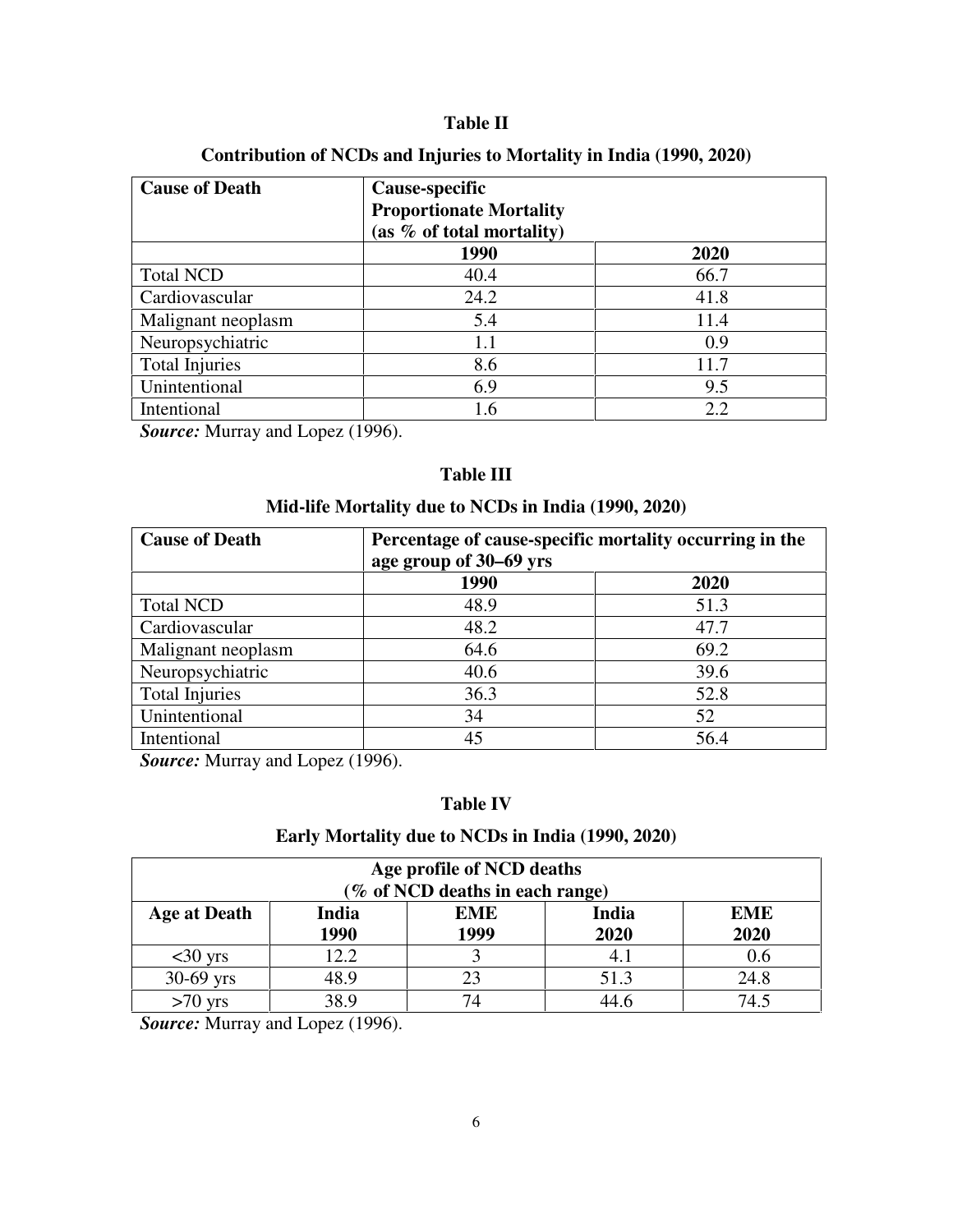The high prevalence of diabetes in urban and migrant Indians is also a cause for concern. Urban estimates of diabetes in adults aged over 35 years are in the range of 16– 20 per cent, while the corresponding rural estimates are around 4 per cent. With such rates, it has been estimated that India has the largest number of diabetics in the world. As dietary habits worsen and physical activity decreases with resultant obesity, diabetes will become an increasingly frequent contributor to NCD. It has been estimated that the number of persons with diabetes will rise from 19.4 million in 1995 to 57.2 million in the world, even as India leads the global table for the number of diabetes (King et al. 1998). Since these estimates are based on older and higher cut-off values for the diagnosis of diabetes and also do not take into account the category of impaired glucose tolerance, the overall burdens of disease attributable to diabetic and pre-diabetics may be even higher than those projected.

There will also be a sharp rise in disability adjusted life years (DALYs) lost due to NCDs between 1990 and 2020. This is illustrated by the rise in the DALY loss attributable to CVDs where India will be the global leader (Fig. 1).



**Figure 1 Burden of CVDS, 1990–2020**

IND=India; CHI=China; SSA=Sub Saharan Africa; MEC=Middle Eastern Cresent; LAC=Latin American Countries; EME=Established Market Economies; FSE=Former Socialist Economies; OAI=Other Asia and Islands. *Source:* Murray and Lopez (1996).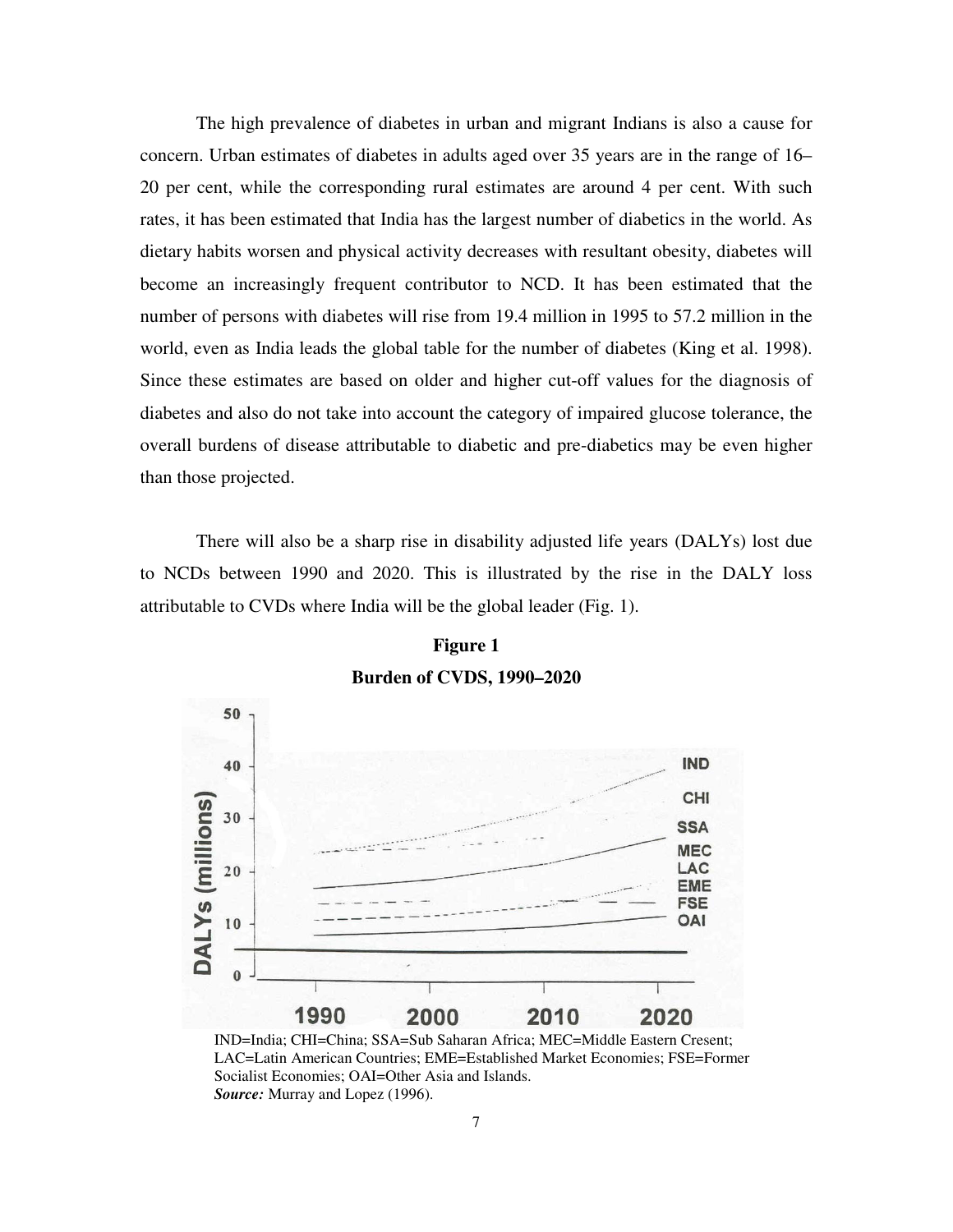While these estimates (present and projected) are based on a variety of data sources of limited coverage and uncertain validity, they are the best available estimates from a globally acknowledged data source [the Global Burden of Disease (GBOD) study by Murray and Lopez in 1996]. Some Indian investigators have questioned the estimates for 1990, based on independent secondary analysis and modelling (Anand 2000). The differences are not substantially large. While the precise dimensions of the epidemic may be difficult to gauge at present, the directions of its growth are indisputable.

The prevalence/incidence of various NCDs for 1998 has also been estimated, for India, based on various published studies from different regions (Anand 2000). These are profiled in Table V. These estimates may be relatively conservative, as suggested by the comparison with the diabetes prevalence estimates of the World Health Organization. Even then, it is estimated that about one-fifth of the population would have at least one of these selected NCDs.

| <b>Disease</b>                           | Prevalence /<br>incidence | <b>Number of cases</b> | % of total<br>population |
|------------------------------------------|---------------------------|------------------------|--------------------------|
| All Cancers                              | Prevalence                | 2 million              | 0.2                      |
| Heart diseases (IHD,<br>HT, Stroke, RHD) | Prevalence                | 65 million             | 6.6                      |
| Respiratory diseases                     | Prevalence                | 65 million             | 6.6                      |
| Diabetes mellitus                        | Prevalence                | 13 million             | 1.3                      |
| Injuries                                 | Incidence                 | 7 million              | 0.70                     |

**Table V Estimated Number of Cases of Selected NCDs in India, 1998**

*Source:* Anand (2000).

The lag period between exposure to risk factors of NCDs and their clinical manifestations make current mortality rates unsuitable for prospective public health planning, since they only represent past exposures over some decades. The present levels of risk factor exposure would be more meaningful in predicting future risk and driving public health policy. The rising levels of hypertension, diabetes, obesity, tobacco consumption, and blood lipids in Indian population groups have been well documented in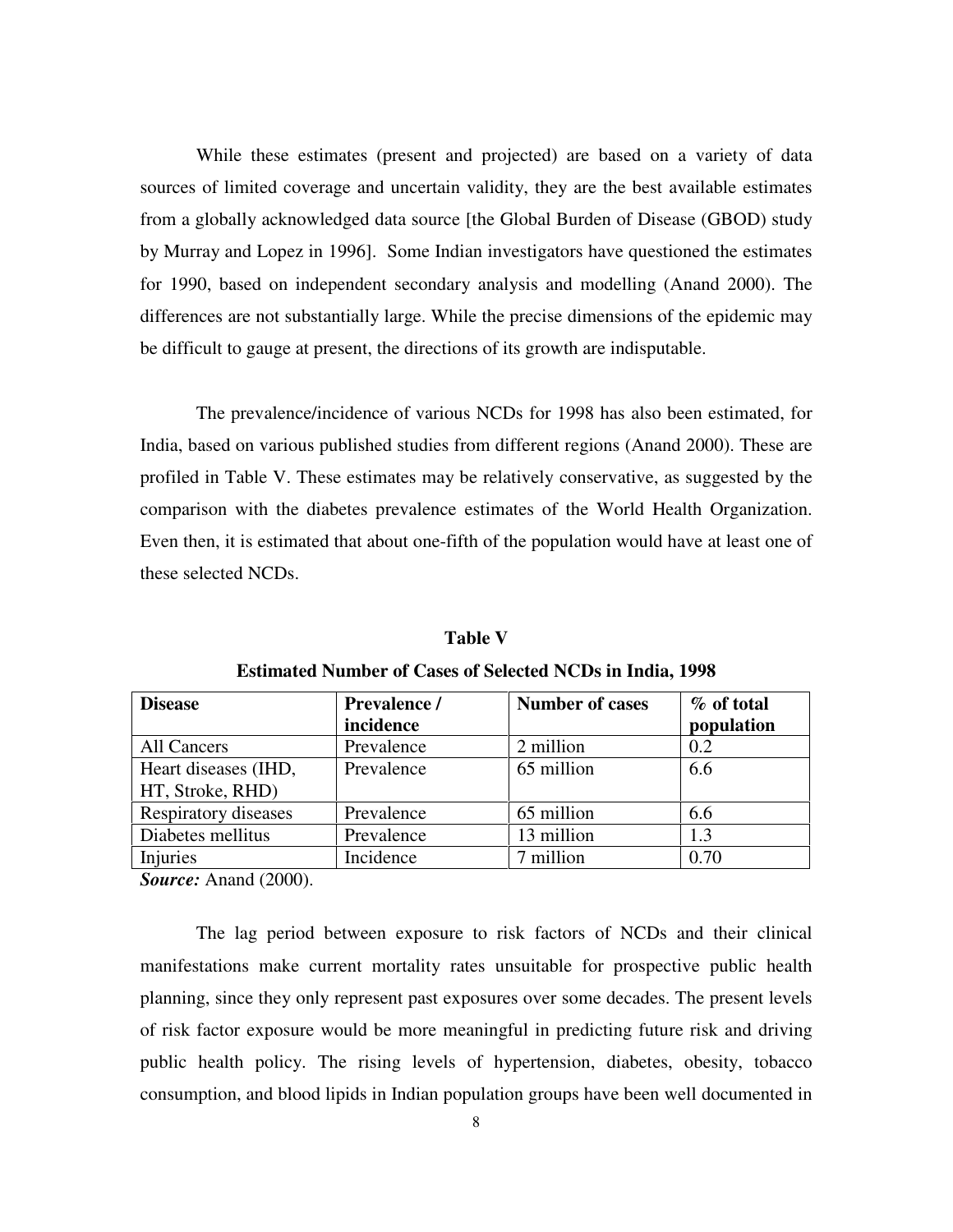recent years (Chadha et al. 1997; Reddy 1993; King et al. 1998; Anand 2000; Gupta et al. 1996). These too portend a major rise in future NCD burdens in India.

## **Strategies**

The principles of prevention which underline the strategies for NCD control are as follows.

| Principle 1: | Risk operates in a continuum—not across arbitrary thresholds; Risk<br>reduction benefits across the range.                                                                |
|--------------|---------------------------------------------------------------------------------------------------------------------------------------------------------------------------|
| Principle 2: | Majority of NCD events arise in a population from the middle of the<br>distribution (of a risk factor) than from its high end.                                            |
| Principle 3: | Co-existence of risk factors leads to interactive risk which is<br>multiplicative.                                                                                        |
| Principle 4: | The absolute risk of a major NCD event (e.g. CHD/stroke) is<br>dependent on the overall risk profile contributed by co-existent risk<br>factors operating in a continuum. |

Traditionally, public health approaches to NCD control have been (a) a high risk strategy, targeting persons with high levels of risk factors and employing interventions to reduce them, usually with drugs and (b) a population strategy which attempts to reduce risk factor levels in the whole community, usually through lifestyle related measures (Rose 1985; Rose and Day 1990). The former provides higher benefits to individuals at maximum risk. However, since such individuals are a small segment of the society, there is no major impact on national morbidity or mortality on the country. The population approach aims at relatively modest reductions in the risk for each individual, but the cumulative benefits to the community are large since there are many more persons in the mild or moderate range of risk factor elevation than there are in the highest range. The two strategies are not mutually exclusive but are synergistically complementary. However, population-based and lifestyle linked strategies are likely to prevent the acquisition or augmentation of NCD risk factors in transitional societies like India, while avoiding the economic and biological costs of pharmacological risk reduction strategies practised in the developed countries.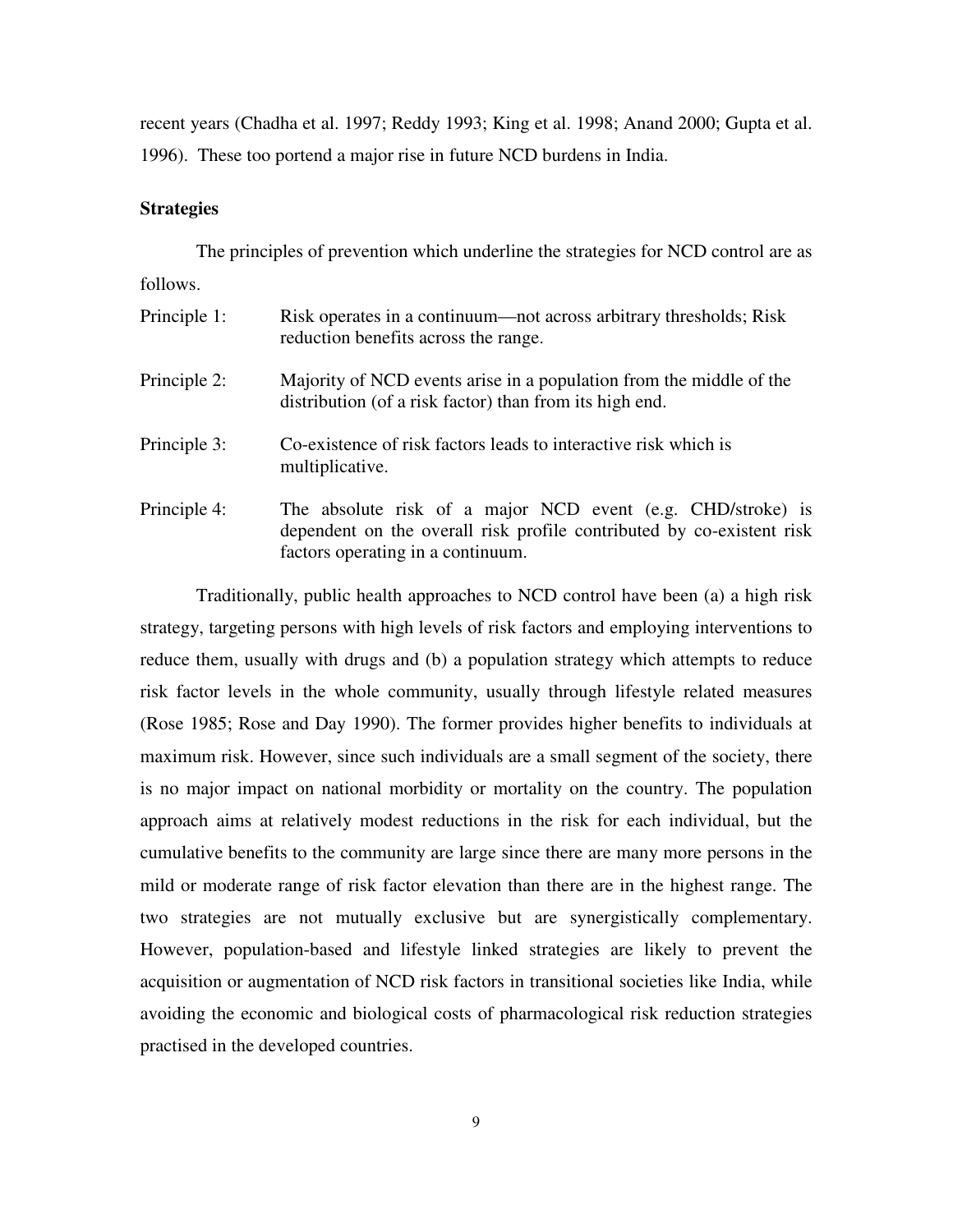Simultaneously effective low-cost case-management strategies are required for persons who manifest disease. Such technologies are available but await widespread dissemination and application. For example, oral aspirin administration in cases of suspected heart attack saves as many lives as the intravenously administered clot dissolving drug streptokinase (Antiplatelet Trialists Collaboration 1994). The community needs to be empowered, through information, to avail of such technologies, which are both feasible for wide application and are cost-effective (Table VI).

|               | Effect of Treatment of Tool Patients with AMI<br><b>Premature deaths</b><br>avoided | <b>Cerebral</b><br>haemorrages<br>caused | Cost per life saved |
|---------------|-------------------------------------------------------------------------------------|------------------------------------------|---------------------|
| Aspirin       | 23                                                                                  | 0                                        | Rs. 152             |
| Streptokinase | 25                                                                                  | $2 - 3$                                  | Rs. 123,560         |

**Table VI Effect of Treatment of 1000 Patients with AMI**

*Source:* Murray and Lopez (1996).

At the population level, programmes for promotion of (a) a health promoting diet (calories appropriate to the level of physical activity; moderation in the intake of saturated fat, salt, and refined sugar; high intake of fresh fruit and vegetables; fish in preference to red meat in non-vegetarian diets) and (b) adequate physical activity and regular exercise are required. These are likely to have benefits for a wide range of NCDs, especially CVD, diabetes, hypertension, and some cancers which are related to saturated fat intake.

Tobacco control is a major public health imperative which will provide the largest benefit, for NCD prevention. Tobacco-related cancers, CVD, and chronic obstructive airway disease are amongst the diseases which can be effectively prevented if abstinence from tobacco and cessation of the tobacco habit are encouraged in the population. It has been estimated that of all the teenagers who are currently smoking, half will eventually die of tobacco related diseases (a quarter in the middle age and a quarter at an older age).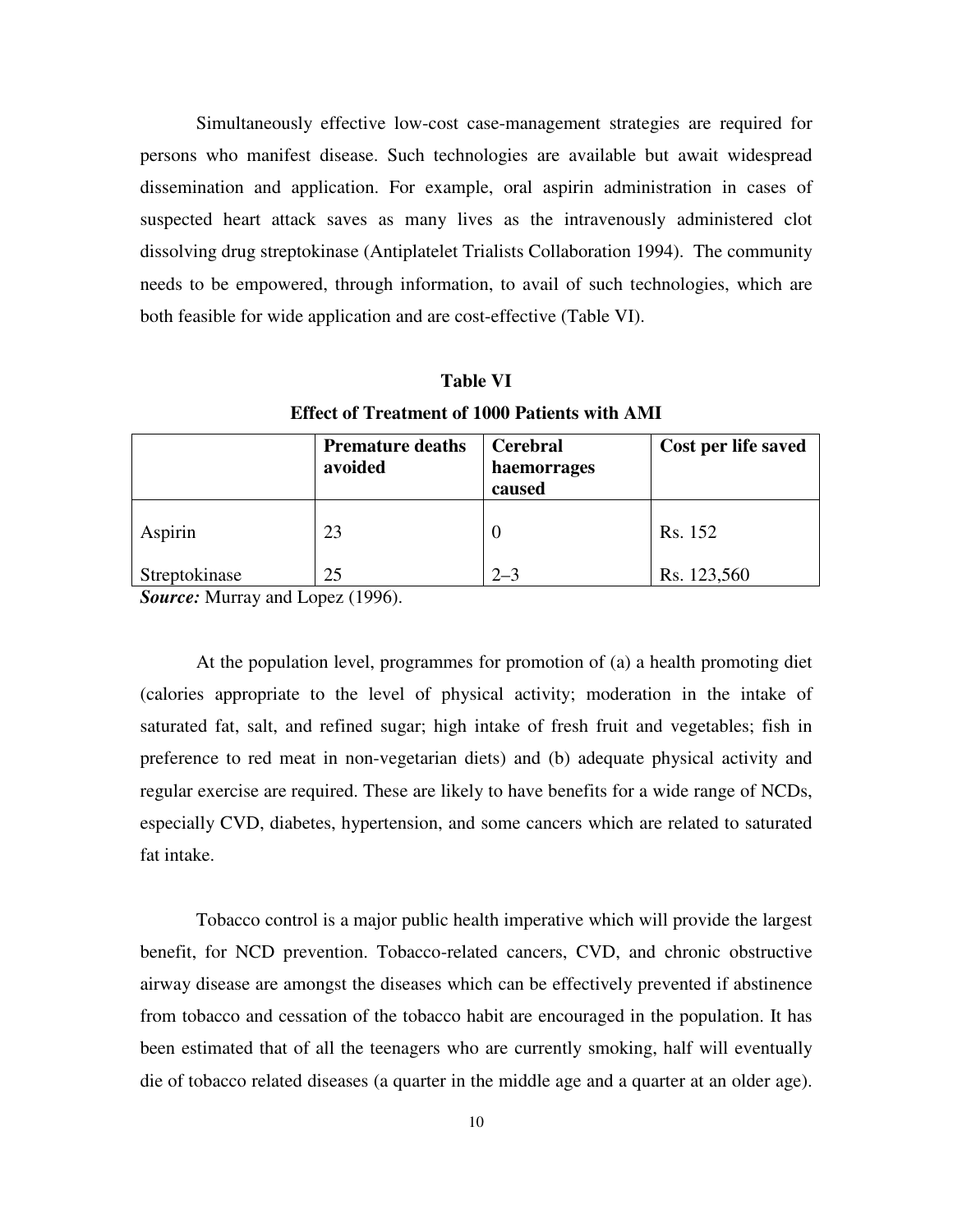For those who die of tobacco related illnesses in the middle age, the average loss of lifeexpectancy compared to non-smokers is 20–26 years. Tobacco and AIDS represent the most rapidly growing causes of death, the former being the foremost preventable cause of death in the modern world (World Bank 1999). Population based control strategies are clearly a high priority.

The success of population based interventions, addressing multiple risk factors common to most NCDs, through lifestyle linked community programmes has been demonstrated both in developed and developing countries (Puska et al. 1995; Dowsen et al. 1995). Such population strategies require both 'bottom-up' (community health education and empowerment) and 'top-down' (legislation and regulation) approaches. Whether it is food (production, pricing, labelling) or tobacco (production, sale, advertising) or physical activity (a conducive transport policy which favours urban cycle lanes and curbs vehicular transport as well as provides facilities for leisure time exercise in community playgrounds), active health policy measures are required alongside public health education. An enlightened policy and an empowered community can together stall the advance of the emerging epidemics of NCDs in India.

Presently, programmes for NCD control are non-existent or functioning at a low level in India. The National Cancer Control Programme involves cancer registries at selected sites and strengthening of facilities for clinical care (e.g. radiotherapy). Pilot studies for control of CVD and diabetes have been initiated but have not impacted on policy and programme development. Tobacco control is being accorded greater importance but awaits early passage of proposed legislation and a vigorous public education campaign.

## **Implementation**

Programmes for the prevention and control of NCDs need to adopt a 'life span' approach, attempt to reduce risk at stage of life through appropriate public health interventions. They also need to be variably integrated into different levels of health care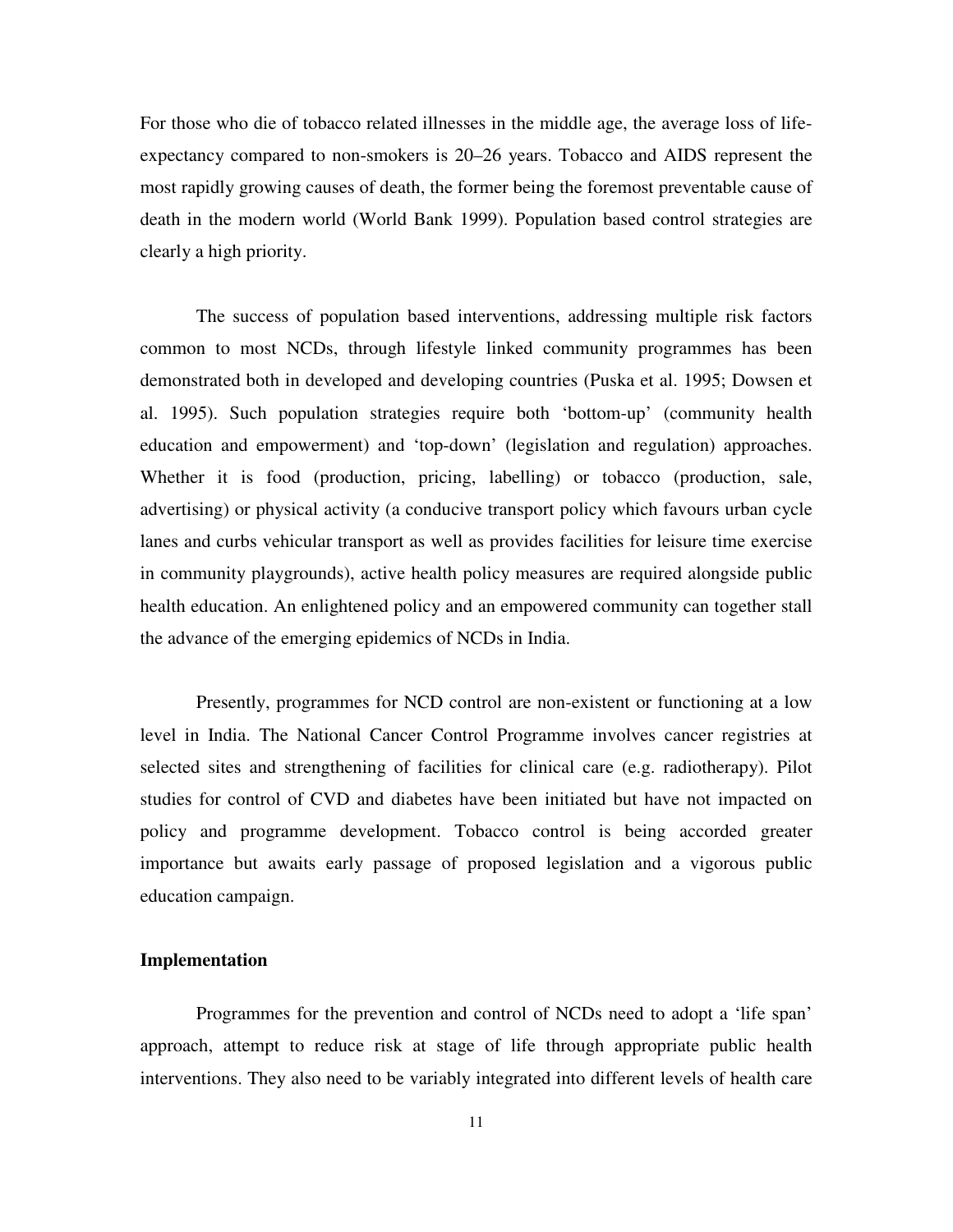(primary, secondary, and tertiary). The principal functions of such a programme would be: (a) to provide information and an enabling environment for increasing awareness and adoption of health living habits by the community; (b) early detection of persons with risk factors and cost-effective interventions for reducing risk; (c) early detection of persons with clinical disease and cost-effective care to prevent complications; (d) acute care, utilising low cost, high yield technologies; (e) secondary prevention to reduce, risk of the recurrent events; and (f) rehabilitation and palliative care, in cases where disease has resulted in complications or is incurable.

Many of these activities can be performed in primary care settings (e.g. health education, blood pressure checks, tobacco cessation, chest pain algorithms, oral cancer screening). Some would need to be strengthened in secondary care (e.g. management of some cancers, treatment of left ventricular dysfunction). In settings of tertiary care, technology needs to be utilised cost-effectively to provide advanced care as per clearly defined guidelines.

The operational components are listed in Table VII.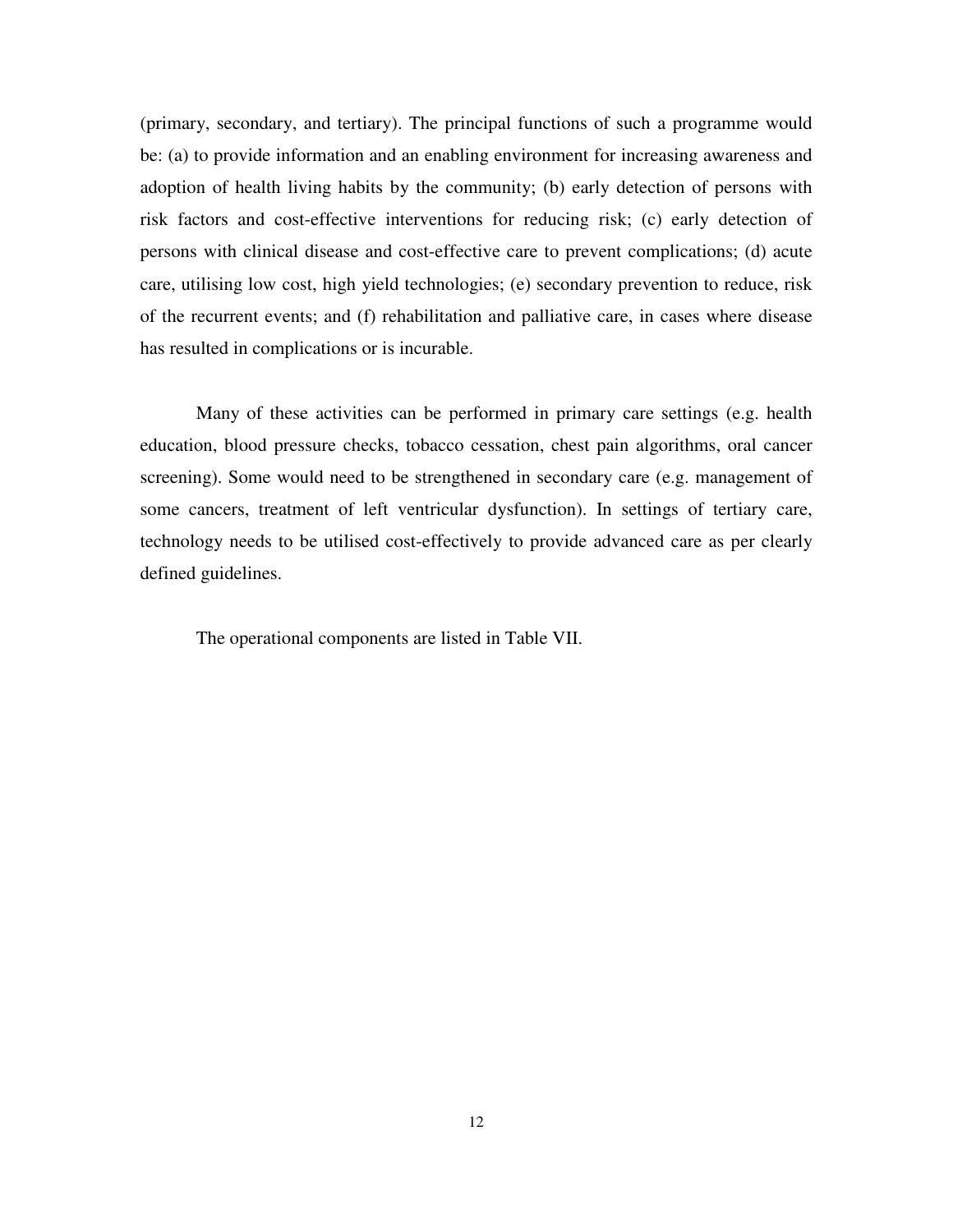# **Table VII**

# **Implementation: Operational Components**

| Area         | <b>Essential package</b><br>(core components)                                                                                                                                                                                                                                                                                                                                                                                                                                                      | <b>Optimal package</b><br>(other components)                                                                                                                                                                                                                         |
|--------------|----------------------------------------------------------------------------------------------------------------------------------------------------------------------------------------------------------------------------------------------------------------------------------------------------------------------------------------------------------------------------------------------------------------------------------------------------------------------------------------------------|----------------------------------------------------------------------------------------------------------------------------------------------------------------------------------------------------------------------------------------------------------------------|
| Prevention   | Tobacco control<br>(Taxation, Regulation, Education)<br>Promotion of healthy diets<br>(production, pricing, consumer<br>empowerment) including the<br>preparation and dissemination of<br>national food based dietary<br>guidelines<br>Promotion of physical activity<br>(planning of cities and work-sites,<br>community education)<br>Mass media campaigns – targeted<br>special group programmes for<br>community health educaiton<br>School based programmes for<br>'Learning to Live Healthy' | Phasing out tobacco agriculture<br>and industry (alternate crops and<br>occupations)<br><b>National Nutrition Policy</b><br>(involving agriculture and<br>industry)<br><b>National Transport Policy</b><br>(pollution control and promotion of<br>physical activity) |
| Surveillance | Tobacco consumption habits<br>H/o Diabetes, Hypertension<br><b>Blood Pressure</b><br>Body Mass Index<br>Waist circumference<br>NCD mortality (by cause, age and<br>sex)<br>National aggregate indicators<br>(e.g., production and consumption<br>of tobacco, fruit and vegetables)                                                                                                                                                                                                                 | Blood lipids (total cholesterol,<br>HDL cholesterol)<br>Diabetes (by blood chemistry)<br>Health beliefs<br>Dietary consumption patterns<br>Physical activity patterns<br>NCD morbidity (disability)                                                                  |
| Screening    | 'Opportunistic' screening for:<br>Tobacco consumption<br>⇩<br><b>High Blood Pressure</b><br>⇩<br><sup>0</sup> Overweight<br>Central obesity<br>⇩<br><b>COPD</b><br>⇩<br>Cervical cancer<br>J,<br>Oral cancer                                                                                                                                                                                                                                                                                       | 'Targeted' screening for:<br><b><i>v</i></b> Diabetes<br><sup>0</sup> Dyslipidemia<br><b>v</b> Other cancers<br><b>v</b> Transient ischaemic attacks                                                                                                                 |

(Contd.…)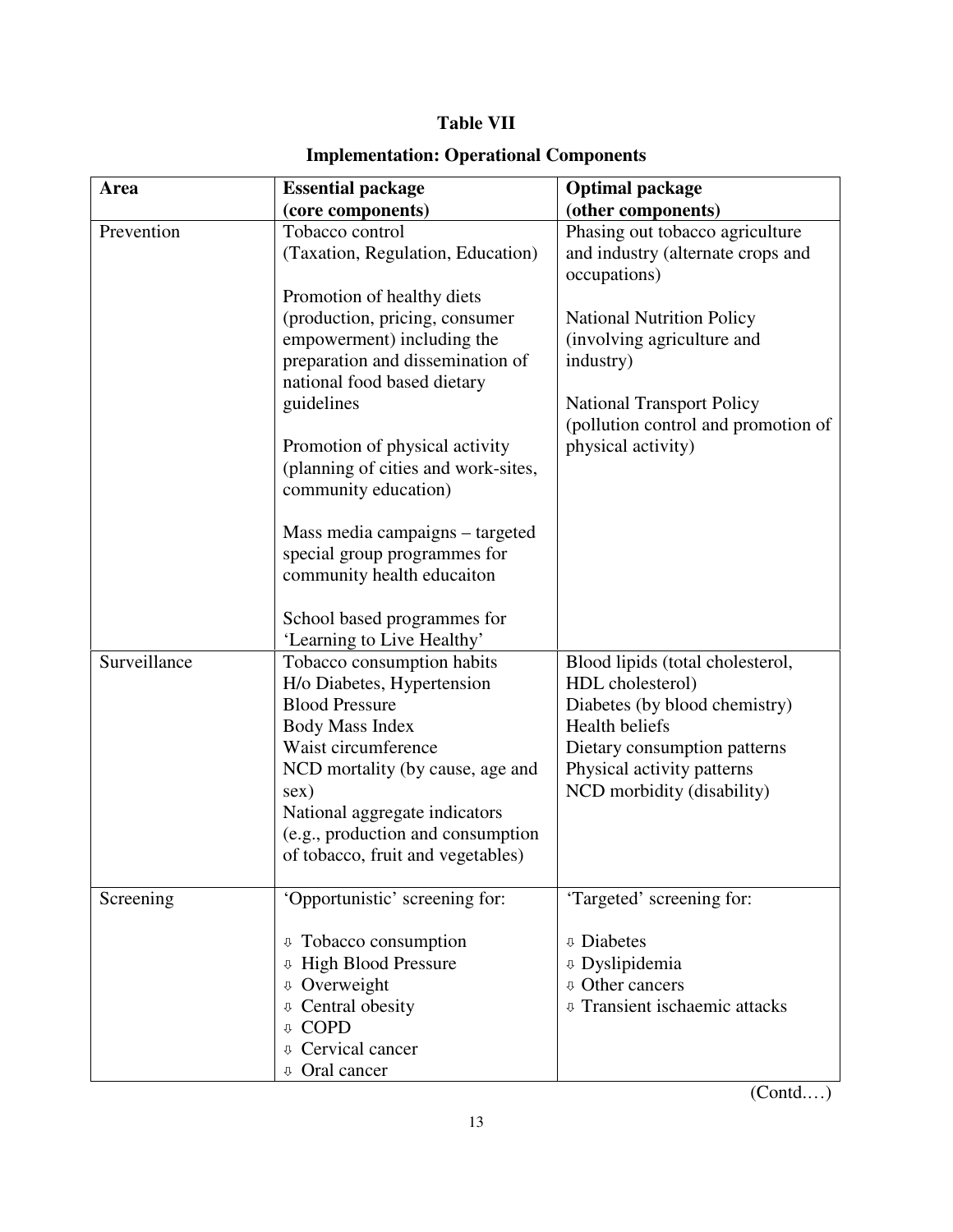# (Table VII Contd.)

| Management            | Clinical algorithms for:                                                                                                                                                                                                                                                                                     | Clinical Algorithms for:                                                                                               |
|-----------------------|--------------------------------------------------------------------------------------------------------------------------------------------------------------------------------------------------------------------------------------------------------------------------------------------------------------|------------------------------------------------------------------------------------------------------------------------|
|                       | <b>4</b> Acute myocardial infarction<br><b>U</b> High blood pressure<br><b><i>v</i></b> Congestive heat failure<br><b><i>v</i></b> Diabetes<br><b><i>v</i></b> Transient ischaemic attacks<br><sup>0</sup> Childhood leukaemias<br><b>0</b> Other cancers (e.g., oral, breast,<br>cervical)<br><b>U</b> COPD | <sup>0</sup> Angina<br><sup>0</sup> Dyslipidemia<br><b><i>v</i></b> Stroke<br>Other cancers<br><b><i>v</i></b> Obesity |
| <b>Health Systems</b> | Integrate core components of                                                                                                                                                                                                                                                                                 | Strengthen quality assurance in                                                                                        |
|                       | prevention, surveillance, screening,<br>and management into primary and                                                                                                                                                                                                                                      | NCD related health care delivery                                                                                       |
|                       | secondary health care                                                                                                                                                                                                                                                                                        | Perform technology audits to                                                                                           |
|                       | Strengthen health provider                                                                                                                                                                                                                                                                                   | identify and correct inappropriate<br>use of expensive technologies                                                    |
|                       | education (learning and skills                                                                                                                                                                                                                                                                               |                                                                                                                        |
|                       | relevant to NCD control)                                                                                                                                                                                                                                                                                     | Strengthen the production and                                                                                          |
|                       | Enhance the knowledge and                                                                                                                                                                                                                                                                                    | distribution of cost-effective drugs<br>and devices for NCD care in                                                    |
|                       | decision making ability of health                                                                                                                                                                                                                                                                            | collaboration with industry                                                                                            |
|                       | care managers in the elements of<br>NCD control                                                                                                                                                                                                                                                              |                                                                                                                        |
|                       | Implement essential drugs policy<br>for provision of NCD related drugs                                                                                                                                                                                                                                       |                                                                                                                        |
| Research              | Strengthen capacity for research<br>relevant to NCD control through                                                                                                                                                                                                                                          | Support innovation research in the<br>aetiology of NCDs (as relevant to                                                |
|                       | national and international                                                                                                                                                                                                                                                                                   | Indian population groups) and for                                                                                      |
|                       | partnerships (Implementation<br>research, to effectively apply                                                                                                                                                                                                                                               | the identification of new<br>technologies which are                                                                    |
|                       | available knowledge)                                                                                                                                                                                                                                                                                         | contextually cost-effective                                                                                            |
|                       |                                                                                                                                                                                                                                                                                                              |                                                                                                                        |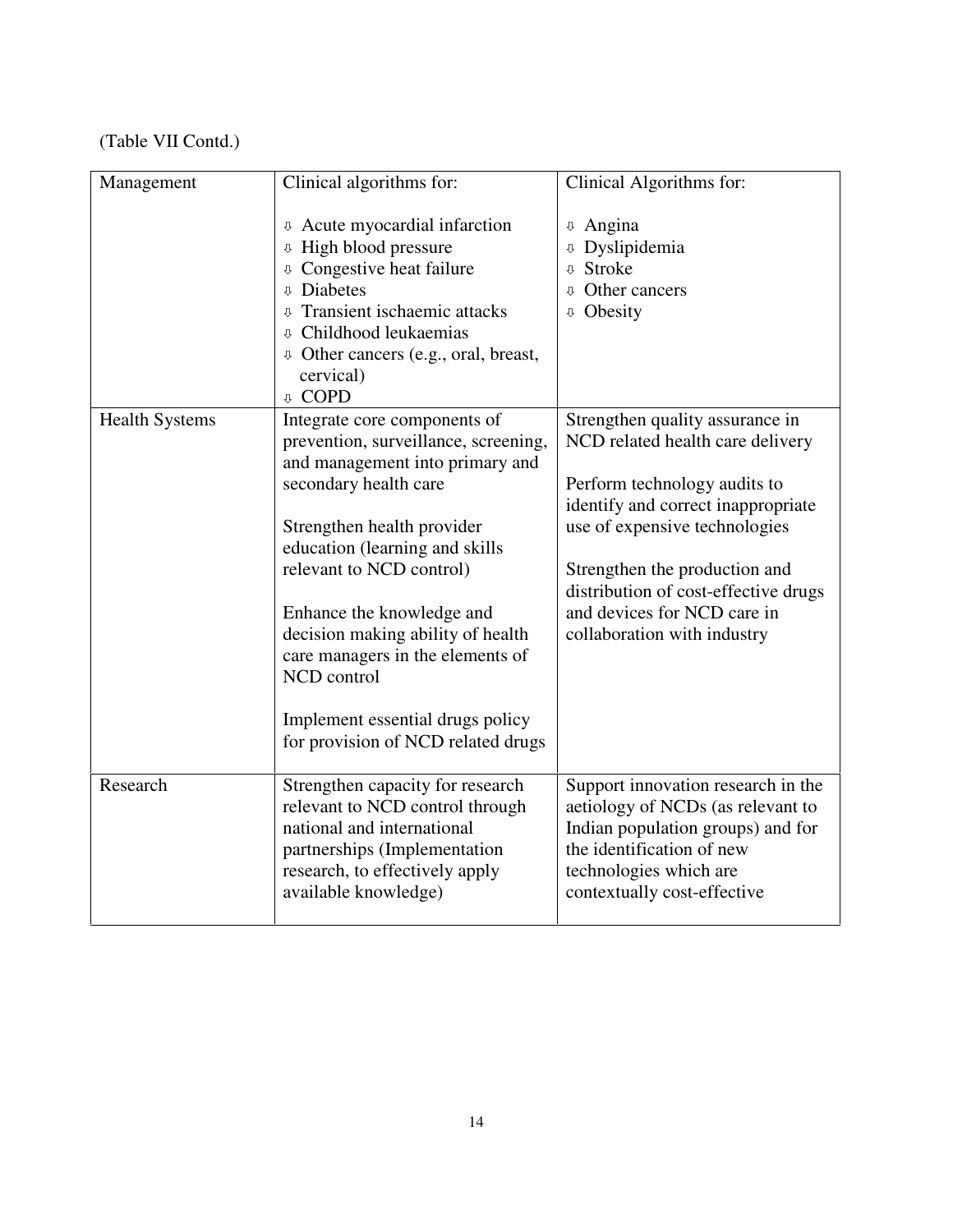## **Issues in the Delivery of Chronic Care**

#### *Chronic Care and Optimisation of Available Resources*

Since the demands of chronic care are many and the available resources and restricted, efforts to optimise the use of those resources should include the following elements.

## *Identifying a Menu of Core Components for Providing an 'Essential Package' of Chronic Care with Possible Extension to an 'Optimal Package'.*

A list of core (essential) and other (optional) components of chronic care needs to be prepared, as appropriate to the context of each state or (where feasible) of each district. The delivery of the 'essential' package must be the immediate objective of the health care system, while the extent to which the 'optimal' package can be delivered is subject to the availability of resources.

Since resource constraints are especially severe in the developing countries like India and programmes for delivery of chronic care at an inception, it is essential to identify a set of core or 'essential' components that constitute the minimal agenda of chronic care. These will have to be chosen based on cost-effectiveness and impact on population attributable risk, so as to optimise the use of available resources. In addition a set of other 'optimal' components may also be identified for extending this agenda if adequate resources become available. A suggested list is provided in Table VII. This list has to be customised, as appropriate to each regional context. For example, in regions where stroke is the predominant contributor to cardiovascular mortality, algorithms for the management of stroke may need to be included in the 'essential' package of chronic care.

## *Integration of these Services into Various Levels of Health Care*

The 'essential'package of services must be integrated into the existing health care infrastructure, by involving care providers, of all categories at various levels of care.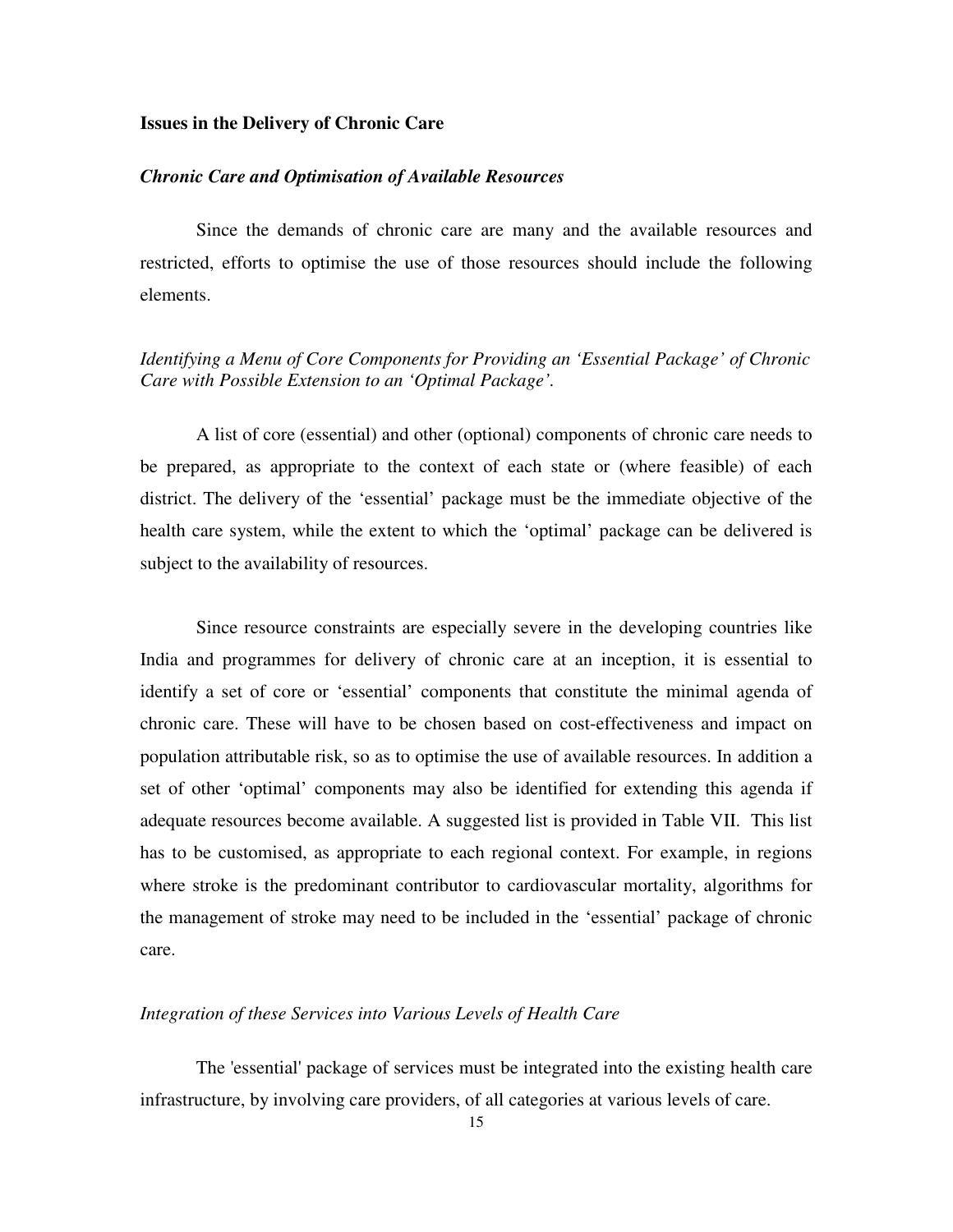The health care systems of most sates in India have not yet geared up to meet the demands of delivering chronic care. The expanded mandate of health care, which involves the addition of chronic care to pre-existing services (such as maternal and child, health, population control, and control of infectious diseases), can be delivered only when health care providers of all categories are adequately mobilised and involved at each level of health care. The involvement of the public sector, which provides a large part of the care in the India, is possible only when the governments decide to adopt a programme for integrated control of chronic diseases. The resistance of governments to commit scarce financial and human resources to chronic care must be overcome by informed advocacy by health professionals and community representatives. The private sector is usually responsive to the needs of chronic care, since such services are considered financially remunerative. However, the imbalances in the type of care provided (arising from frequent use of high cost, low yield technologies) must be corrected. Thus, the public sector needs to become more responsive (to the needs of chronic care) and the private sector should become more responsible (in the use of resources).

## *Clinical Practice Guidelines*

The development of clinical practice guidelines (which are evidence-based, context-specific, and resource-sensitive) and their integration into various levels of health care will facilitate greater use of low cost-high impact interventions.

Clinical care, utilising cost-effective interventions demonstrated to have high impact, would be a cardinal element of the global strategy for chronic care. There are several areas of chronic care, where interventions for clinical care and secondary prevention have been demonstrated to have high impact at relatively low costs (e.g., aspirin in the treatment of heart attacks and prevention of strokes, the treatment of childhood leukaemias, foot care, and blood pressure control in diabetics). Appropriate use of such cost-effective clinical interventions with a potential for high impact on chronic disease burdens should be promoted through the development, dissemination, adoption, and implementation of clinical practice guidelines which are simple, evidence-based,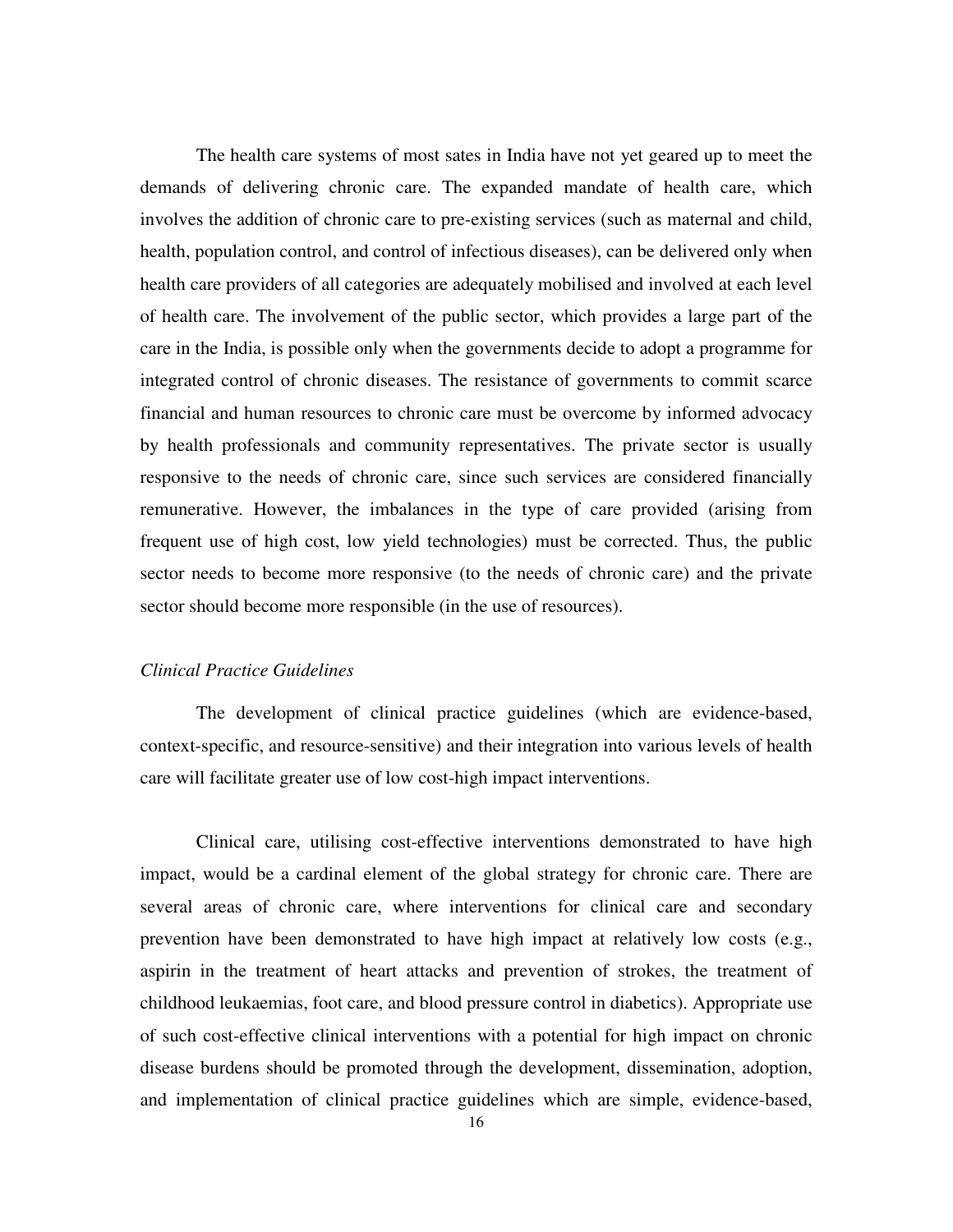context-specific, and resource-sensitive. Operational research would be required to evaluate the effectiveness of educational interventions to promote guidelines-based clinical practice at each level of health care.

#### *Provider Training*

Education and training of health care providers, of diverse categories, would need to be modified in order to enhance the levels of their learning and skills as relevant to chronic disease prevention, surveillance, and management. A review of present training programmes should be undertaken to identify areas which need to be added or strengthened.

Current training programmes for health care providers do not equip them adequately to deliver appropriate chronic care. The training of paramedics and primary care nurses is especially deficient, as their traditional role deals mostly with 'pretransitional' disorders and population control. Even physicians are not trained to follow an evidence-based, guideline directed, algorithmic approach that is contextually appropriate and cost-effective. The concept of a team approach, involving shared responsibilities between the health workers, nurses, and physicians is not practically ingrained during the training process. These deficiencies need to be addressed, through an in-depth review of the curriculum as well as the training methodology, so as to appropriately strengthen the learning process in terms of chronic care delivery.

## *Referral Linkages and Follow-Up Systems*

Efficient systems for referred care, linking primary care to other levels of provider services (secondary and tertiary) and effective systems for subsequent follow-up care (by primary and secondary care providers) need to be established to ensure cost-effective bidirectional movement of patients across the health care chain.

The systems for referral of patients from primary care for advanced forms of chronic care must be established and guidelines for such referral clearly delineated, to ensure that referrals are both timely and necessary. Similarly, systems for reliable follow-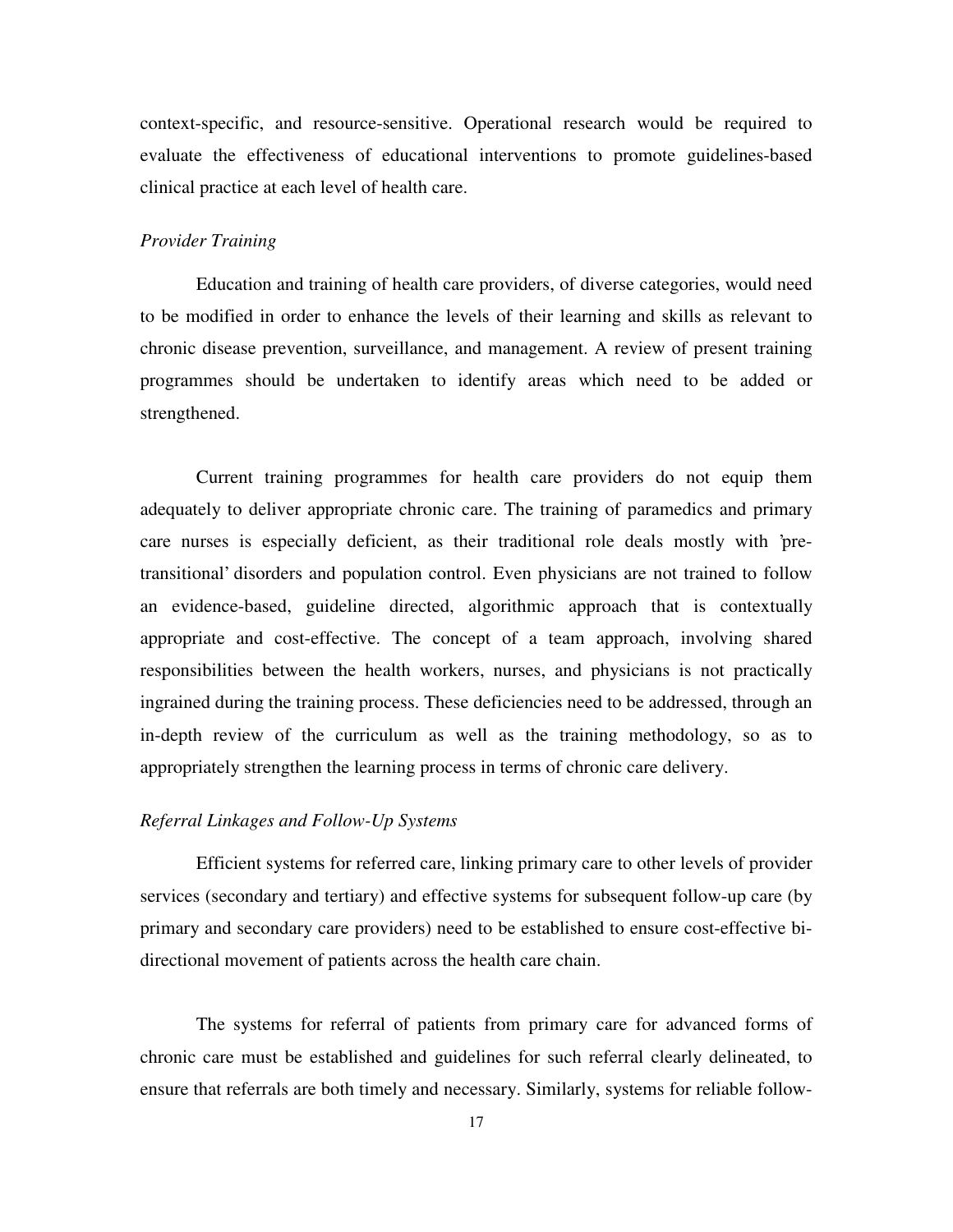up of such patients at primary/secondary levels of care (on return from secondary/tertiary care) must be ensured, based on user friendly guidelines and algorithms developed to facilitate such follow-up care.

## *Providing Patient Education and Promoting Self-Care*

The constraints of limited health care provider resources may be overcome by investing in patient education and encouraging self-care which will reduce the demands of follow-up care.

The need for promoting participatory care through patient education and the value of promoting self-monitoring and self-care in improving outcomes have been recently acknowledged in the developed countries. From the introduction of patient education packages for hypertension and congestive heart failure to the outstanding success of diabetes self-care, these practices have served to alter the provider dominated paternalistic model of care in favour of a partnership model of patient participation.

In developing country settings, the scarcity of trained health care personnel to provide regular follow-up services for care of chronic diseases makes this virtue of patient education and self-care a necessity. While the initial diagnosis and periodic reviews may involve provider–patient interaction, much of the regular care may be undertaken by the patient (and/or family members). This will reduce the periodicity of the required follow-up visits. While this requires investment in educational programmes, it will prove cost-effective in the long term management of chronic diseases.

## *Essential Drugs and Technology Needs*

Any programme for providing chronic care must ensure the availability of essential drugs at affordable prices and meet the technology needs of managing a variety of chronic diseases.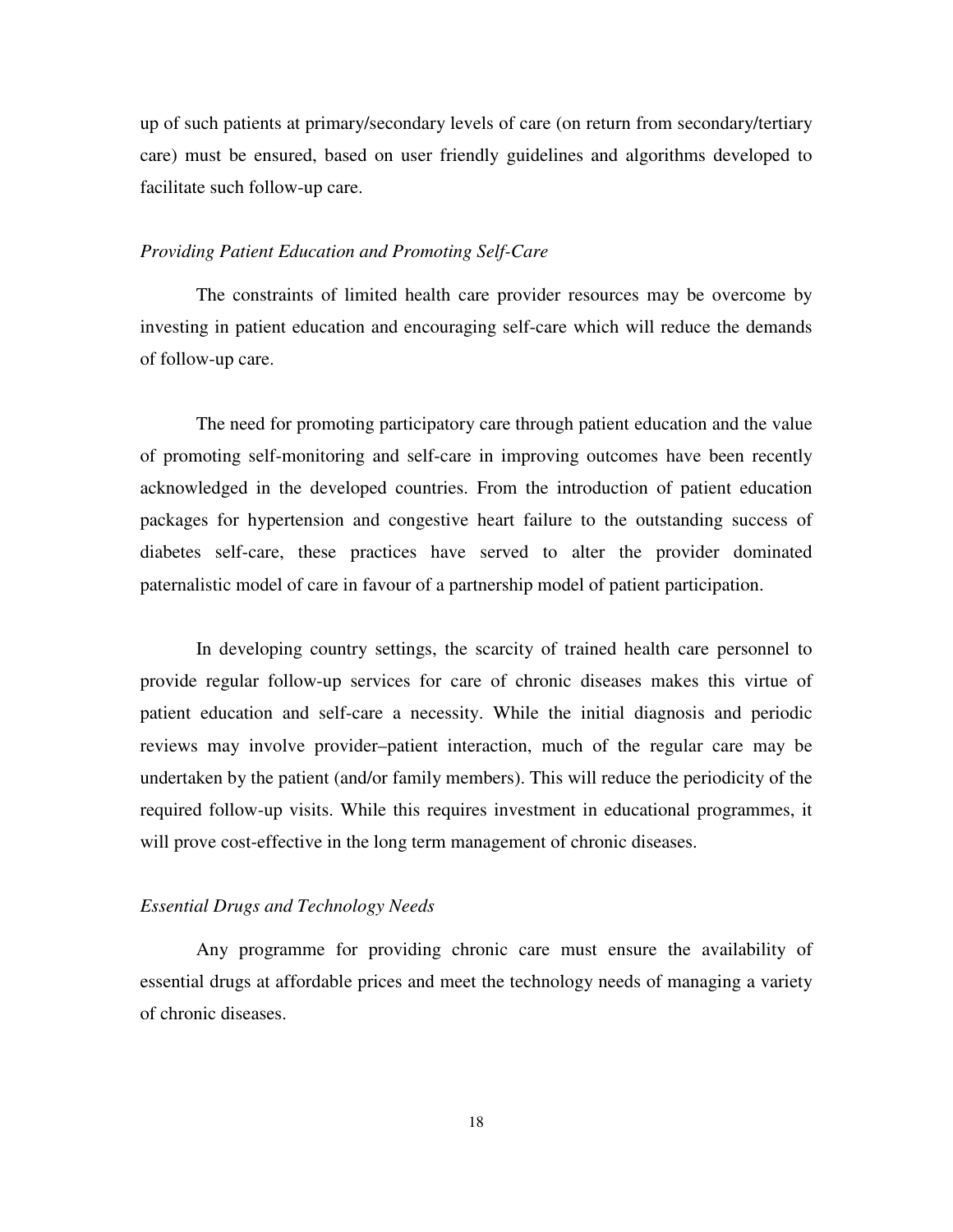The agenda of chronic care would become infructuous, if essential drugs are not available to needy consumers at affordable prices. The advent of compulsory 'product patenting' under the WTO regime will restrict the scope of local production. However, countries like India and Brazil have used the practice of 'process patenting'to build selfsufficiency in the production of many drugs, including most of the essential drugs. These are available, as generic drugs, at relatively low cost. The Indian pharmaceutical industry needs to be encouraged to invest more in research and development to produce new drugs for the local market.

Non-availability of technology, for deployment at various levels of health care, may be a major threat to the delivery of chronic care. Technology required for providing the 'essential' package of care at primary level would be easier to provide than more advanced technologies for secondary and tertiary care. South–South cooperation for technology exchange, international assistance for subsidising essential technology acquisition, and guideline based use of available technology will help developing countries like India to overcome the technology barrier. Well-conducted research involving the economic evaluation of various health care technologies will aid decisions regarding the nature of technologies that are most cost-effective at each level of health care and the extent to which they should be deployed. Capacity for such research in health economics must be quickly established and integrated into the planning process in Health Ministries and other health care financing agencies.

## *Situational Analysis*

Estimates of existing and required capacity for delivering chronic care to communities must guide the process of planning. Qualitative and quantitative research methods will help to identify key indicators for such a situational analysis.

While planning for the delivery of chronic care to a community in any region, it would be essential to be cognisant of the capacity which exists within that community to meet current chronic care needs, in terms of policy, programmes, and infrastructure. The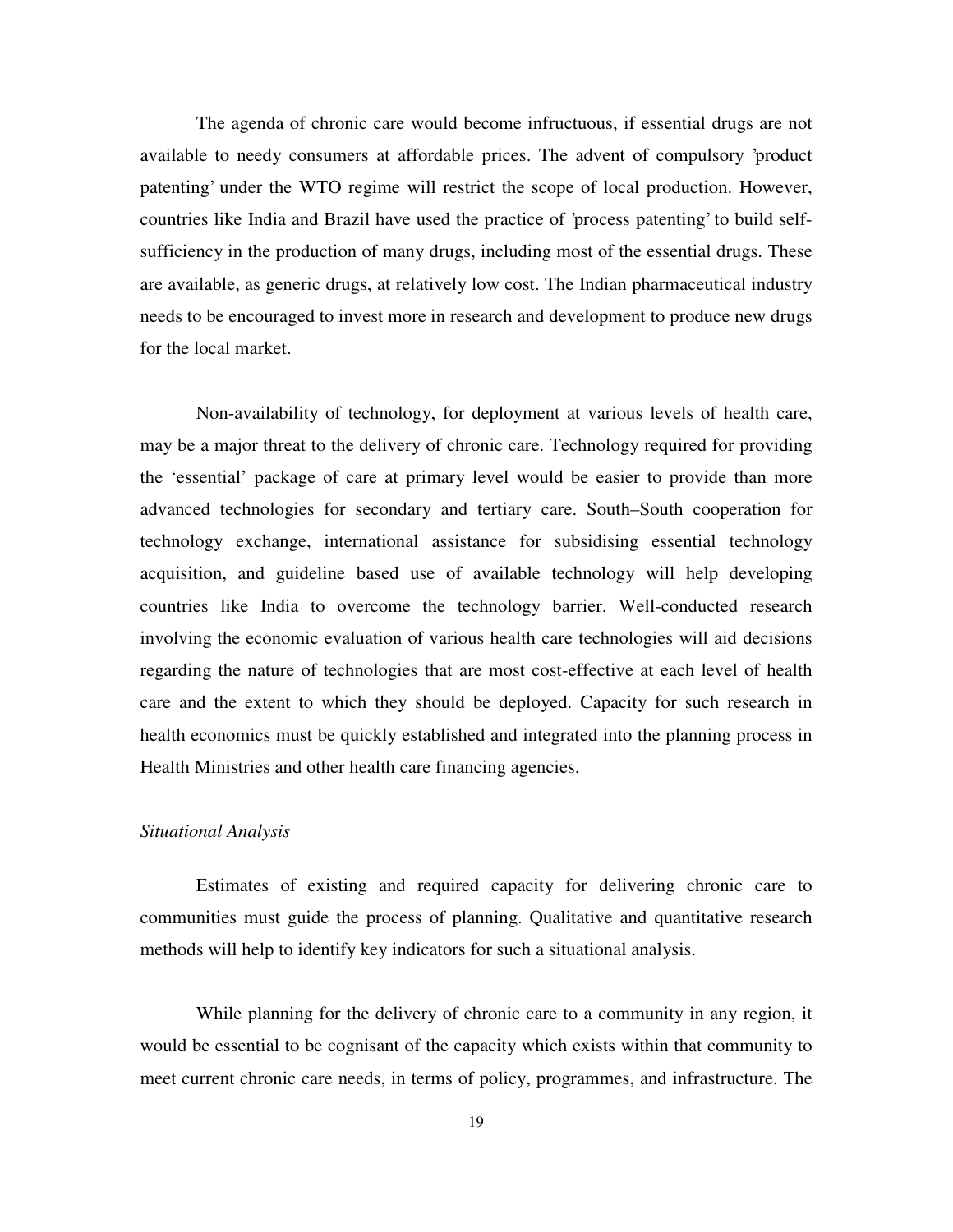anticipated growth in 'capacity' (defined as a composite whole, comprising of these components), *vis-à-vis* the projected rise in the burden of chronic diseases, would also need to be appraised. The suggested components of such a 'situational analysis' study are listed in Table VIII.

Such an assessment would involve a mixture of qualitative and quantitative research methods to tap a variety of stakeholder perspectives and map the status of diverse indicators of capacity (from health beliefs of the community to the availability of essential drugs at affordable prices). Any planning process for providing chronic care must be based on such a situational analysis of the required and available capacity.

## **Table VIII**

## **Assessment of National Capacity: Questions for Situational Analysis**

- 1. What is the current capacity, within a defined community setting, for community participation in programmes related to the prevention and control of NCDs? *(health beliefs; access to information; networking within the community; partnerships with external agencies; availability, affordability. Acceptability of, and access to promotive preventive, and therapeutic health care)*
- 2. What is the current capacity, within the provincial/regional health care delivery system, to provide promotive, preventive, and therapeutic health care, as relevant to prevention and control of NCDs in that community? *(currently operational programmes:* content, resources, outreach; *health care providers: numbers,* training, skills, motivation, time; *resources for essential care:* community health education, essential drugs, equipment, guidelines, patient education; *referral linkages and follow-up services; surveillance systems)*
- 3. What is the current capacity, within the provincial and national policy framework (regulation, legislation, taxation), to provide a supportive environment for people, patients, and providers to adopt practices conducive to the prevention and control of NCDs in the community? *(tobacco control; food and nutrition; education; drug production, pricing and supply; resource allocation; urban planning; health care financing; media)*
- 4. What are the critical deficiencies in the capacity for and major barriers to the prevention and control of NCDs, in the perception of (a) community representatives, (b) health care providers (c) health administrators and (d) policymakers? What are the prioritised solutions recommended by each of these groups?
- 5. What is the required augmentation of capacity that is considered (a) desirable and (b) feasible, by policymakers, to meet the projected rise in needs for the prevention and control of NCDs over the next twenty years?

*Note:* Adapted from the project protocol of Initiative for Cardiovascular Health in the Developing Countries (www.ichealth.org)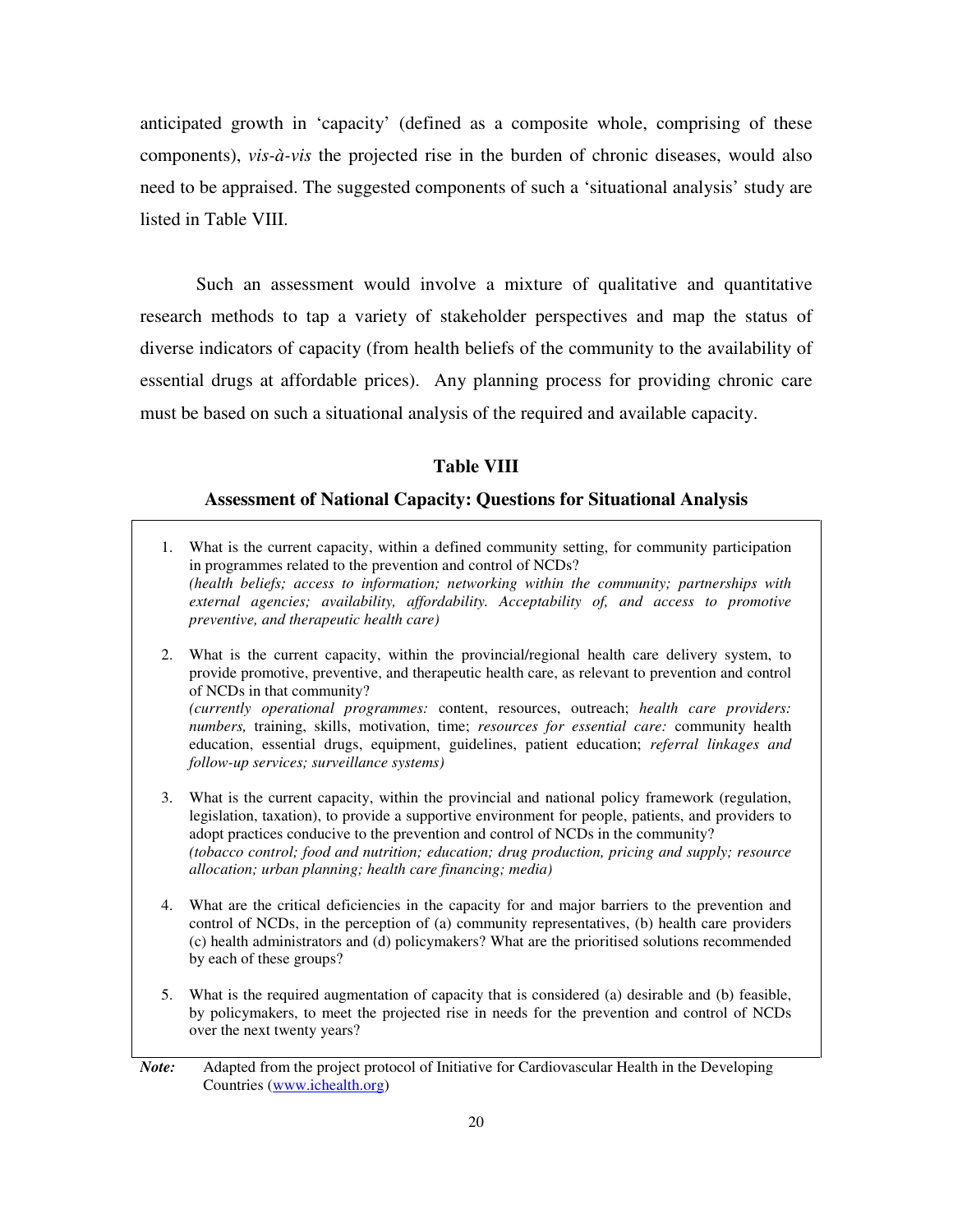## *Customization*

Different geographical regions have a differing mix of chronic diseases. Even within a country, the magnitude of different chronic diseases will vary across social classes, gender and age groups. Within the broad framework of integrated chronic care, these varied needs have to be addressed through an appropriate mix of interventions, which are most relevant and cost-effective.

While the general needs of chronic care are likely to be similar for most regions in India, the specific mix of prioritised services would differ from region to region. These variations would be determined by the current state of health transition, projected pace of the chronic disease epidemics, geographic epidemiology of disease patterns, status of health services, resource scenario, and prioritisation within the health sector. Since there are also likely to be disparities related to socio-economic status, gender, and age resulting in a diversity of health states as well as variable access to health care, provisions for chronic care would also need to customised within a country. This applies, for example, to guidelines and algorithms for detection and management of risk factors and disease states.

The interventions proposed for the prevention and management of chronic diseases should be based on demonstrated efficacy as well as likely financial and operational feasibility of integration into various levels of health care. Cost-effectiveness of specific interventions will, however, need to be estimated or modelled for each country, based on country-specific estimates of costs and impact. Ideally, such a costeffectiveness analysis should be generalised, employing a sectoral approach, and seek to evaluate a wide range of interventions and resource allocation options.

## *Influencing Policymakers and Health System Managers*

Concerted efforts must be made to enhance the knowledge of policy-makers and health system managers, at various levels, about the potential impact of cost-effective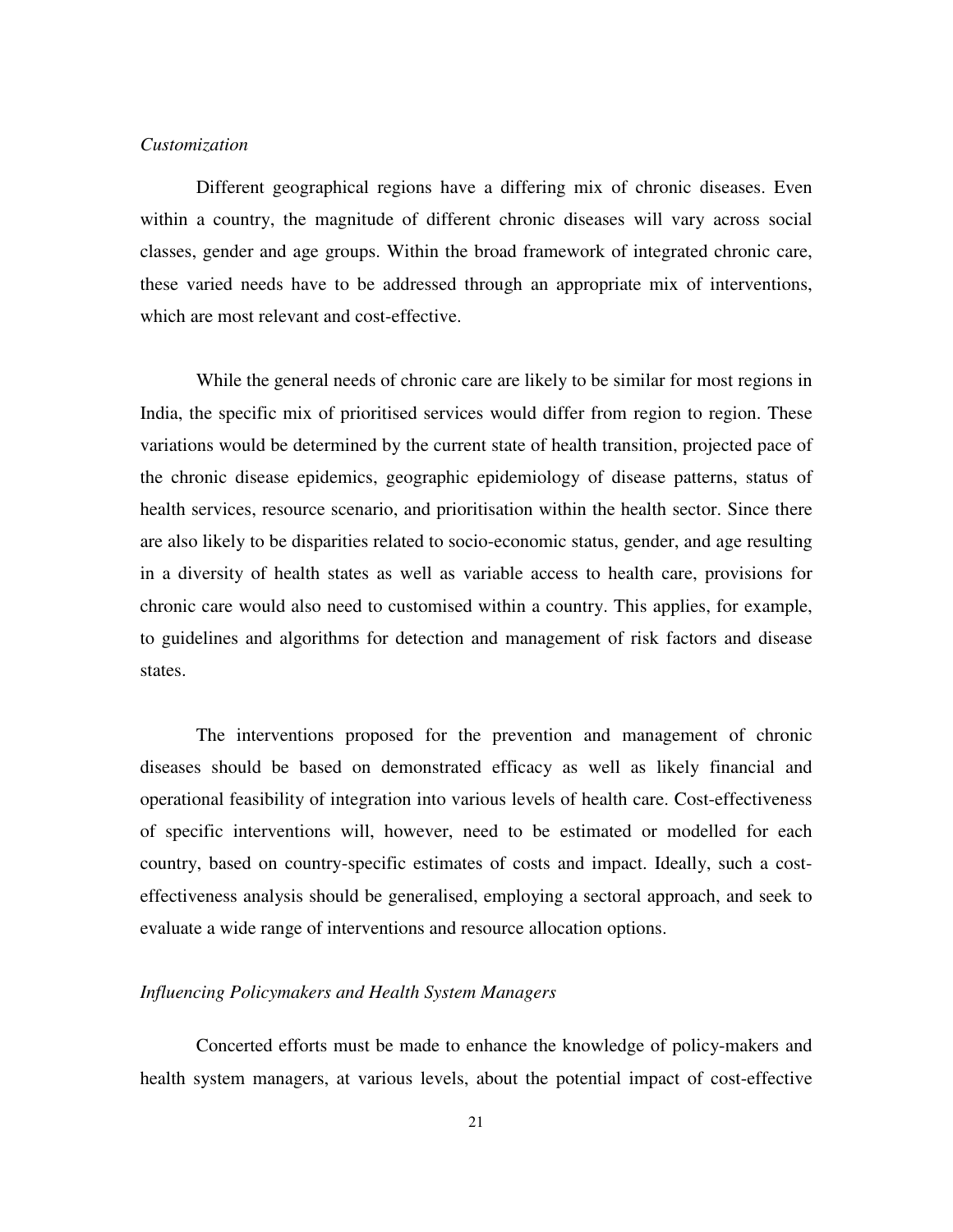chronic care interventions and the high costs of 'missed opportunities' so that they become motivated agents for improving the delivery of chronic care.

There are many 'missed opportunities' in clinical practice which cumulatively contribute to high burdens of chronic disease through errors of omission. The failure to administer aspirin to a case of suspected acute myocardial infarction results in loss of an opportunity to reduce early mortality by 23 per cent. Similarly, the neglect to offer advice regarding smoking cessation to diabetic or hypertensive patients results in a high burden of avoidable vascular deaths. Sensitising the policy-makers and health care managers to the health costs of such missed opportunities will ensure that adequate attention is paid to such aspects while planning and monitoring the delivery of chronic care.

## *Overcoming the Barriers*

The operational priorities listed above face several barriers for effective implementation, in the context of the developing countries. These include: short supply and maldistribution of trained health care providers (with a disproportionately large selective urban clustering of physicians and massive shortage of trained paramedics); inadequate knowledge and skills for providing chronic care, in the currently deployed primary care providers; ill-defined roles of the public, private, and voluntary sectors in providing chronic care and inadequate purchasing power among consumers for accessing chronic care. The following strategies are suggested as potential methods of overcoming those barriers.

## *Community Participation*

Empowerment of the community, through effectively communicated health information and support of enabling social environments will allow individuals to perform many tasks related to chronic care, ranging from self-care to assisted care of others.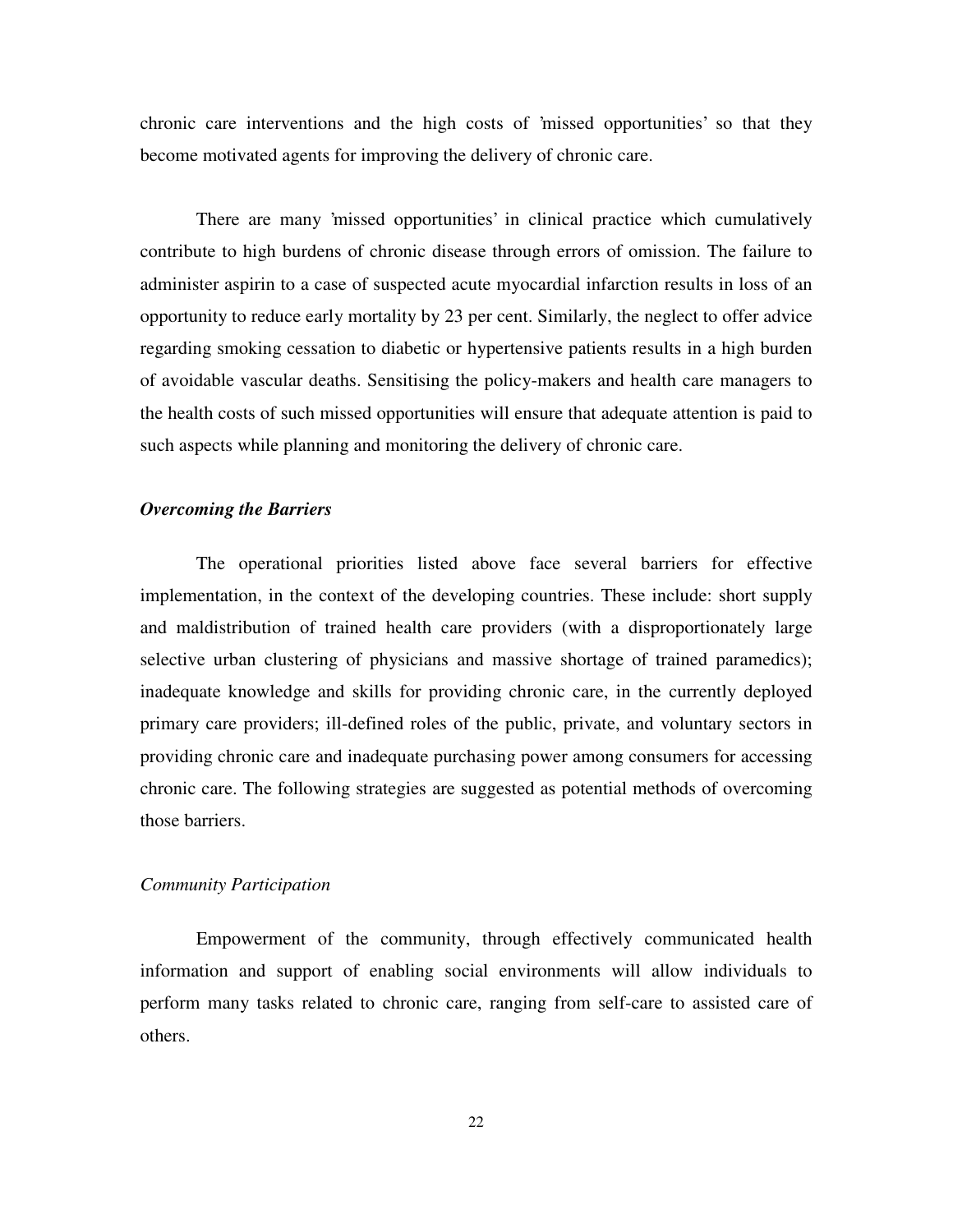The needs of integrating promotive and preventive care, early detection of risk factors, and disease, as well as certain types of emergency care into the ambit of primary health care can only be addressed effectively when the community is adequately mobilised to participate in these activities. This will be in consonance with the currently recommended models of development which emphasise devolution of decision making power to communities, with decentralisation of programme planning and implementation. By empowering communities with information and skills, a large mass of individuals can be energised to take on functions traditionally assigned to health care providers in a public health system. While a reasonable level of financial and technical resources and referral support would have to be provided by the public health system, the outreach of services would be greatly enhanced for the level of resources invested. From selfexamination for oral and breast cancer to emergency care of acute cardiac events, an informed individual can perform several functions related to chronic care. Appropriate self-referrals (e.g. for blood pressure, diabetes, or cancer screening) are also promoted by such an approach. Health education would also facilitate awareness and adoption of health promoting behaviours which would prevent disease and reduce disability. While low levels of literacy are often perceived to be a barrier, the wide outreach of the audiovisual mass media will help effective communication with the community.

The large population size of India has traditionally been viewed as the major constraints to the delivery of adequate health care. By facilitating community participation, these very numbers could be converted into abundant resources for the delivery of essential services related to chronic care. The preservation, to a large extent, of an extended family structure and strong social support systems within the community, should substantially enable assistance of self-care or delivery of chronic care through the families as well as other social networks. This resource must be adequately utilised to reduce dependence on health care providers in the public or private delivery systems. From the management of diabetes and high blood pressure to community based management of mental illnesses, this would reduce the demands on follow-up services and institutional care.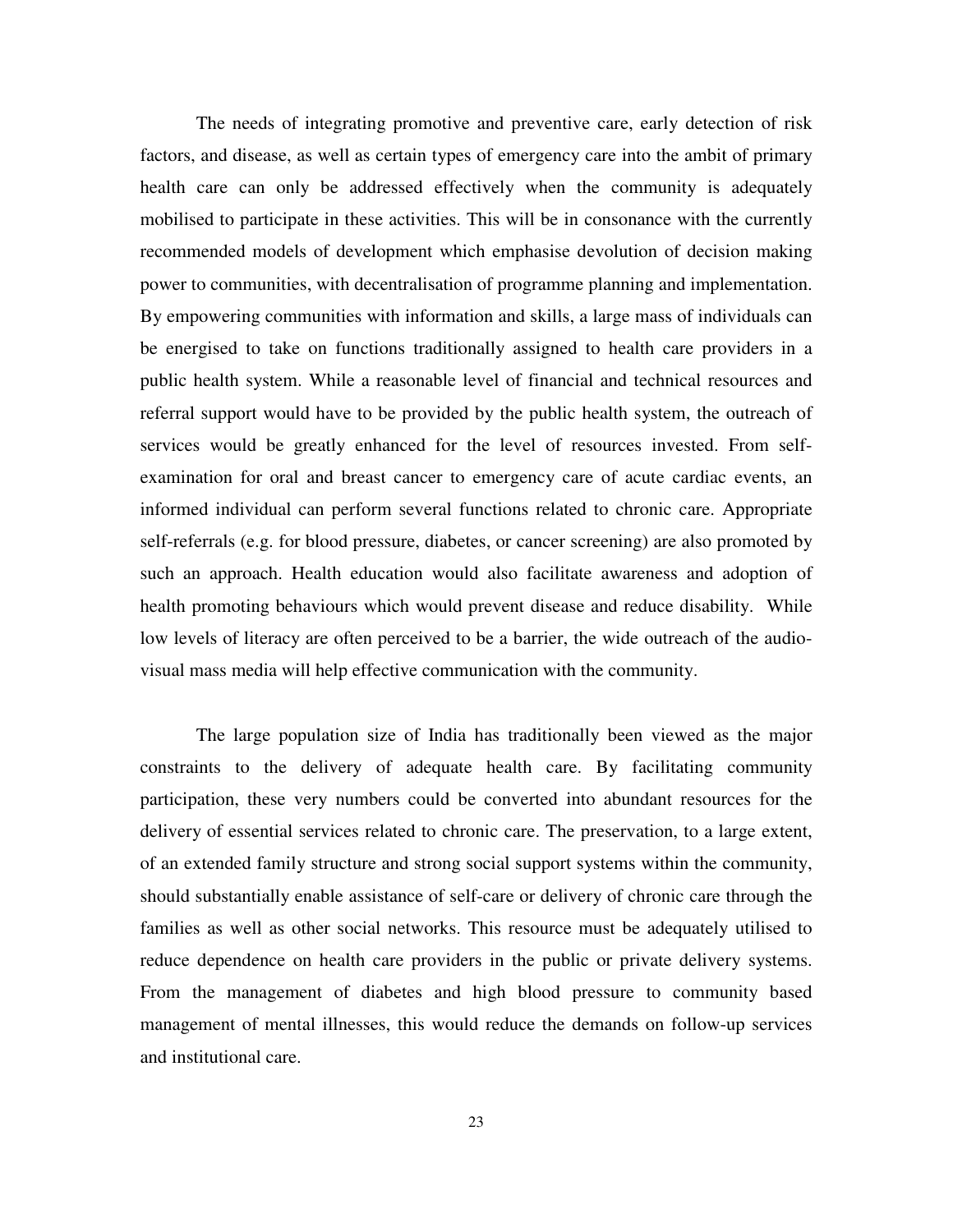## *Broadening the Base of Care Providers in Primary Health Care*

The use of trained public health nurses, community health workers, and practitioners of complementary systems of medicine to deliver some of the services currently assigned to physician care providers in primary health care will extend outreach at a lower cost.

Since the existing strength of physician care providers is low or grossly maldistributed with selective urban clustering, there is a need to provide essential chronic health care to underserved populations, especially those in rural areas. This may be done through the development of a cadre of Community Health Workers (CHWs) who are recruited from within the communities to be served and trained to deliver those essential services. Since they are selected by the community from its members and the training period is shorter than for physician care providers, the services provided by them are likely to be sustainable and less expensive. While existing public health care systems do employ multipurpose health workers (MPWs), their current numbers and workload do not make them easily available for delivering services related to chronic care. The recruitment, training, and deployment of CHWs will help in providing chronic care by enhancing the number of trained paramedics with a clear mandate for chronic care. While CHWs may need to perform other duties as well, their work schedule should be framed to facilitate delivery of chronic care as an essential element. The feasibility of training such health care auxiliaries in the prevention and early detection of oral cancer and precancerous lesions has been demonstrated by studies conducted in parts of India and Sri Lanka (Shankaranarayanan 1997).

Similarly, the development of a cadre of public health nurses will help to increase the number of primary health care providers equipped with the skills for delivering essential chronic care (such as counselling on health behaviours, detection and management of high blood pressure and diabetes, screening for common cancers, initial management of chest pain syndromes suggestive of acute coronary events, management of acute asthmatic attacks, etc.)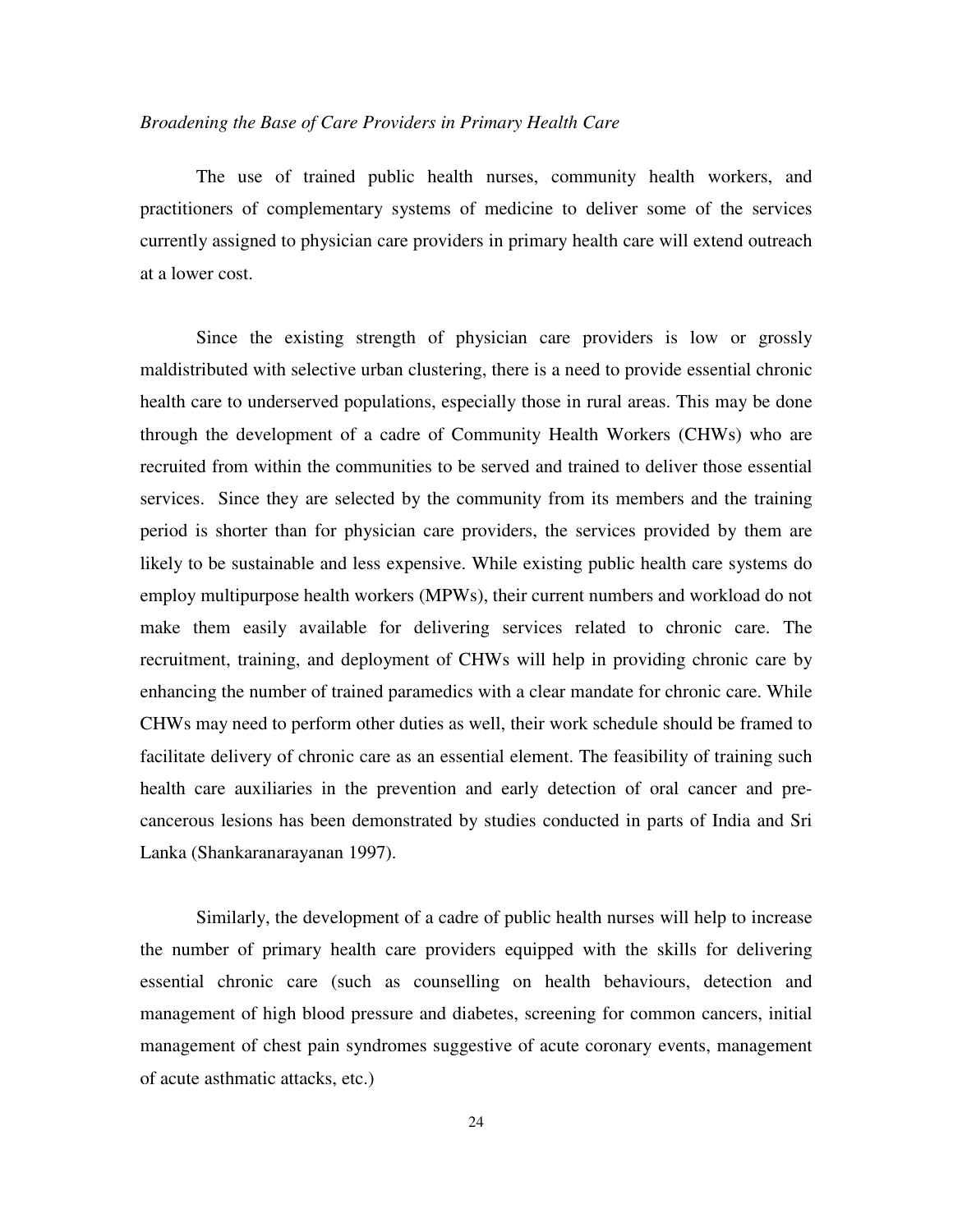The large number of care providers who serve as practitioners of alternate (complementary) systems of medicine also need to be recruited into the delivery of chronic care on a country specific context. Their ready availability and widespread appeal to many underserved communities will make them valuable resources, provided they are equipped with the information and skills relevant to chronic care.

## *Training and Reorientation of Existing Primary Health Care Providers for Delivering Chronic Care Services*

Currently deployed primary health care providers, of different categories, need to be retrained, along with restructuring of their work schedules, and supported by guidelines to deliver essential chronic care at that level.

The existing personnel in primary health care service (physicians, nurses, paramedics) need to be retrained, to equip them with the knowledge and skills required for delivering the essential elements of chronic care. At the same time, time-motion studies need to be conducted to examine how their current work schedules can be modified to accept this expanded mandate of health care, through redefinition of their assigned work.

Preparation of guidelines and management algorithms is essential to assist such retraining and future work. These need to be developed for each category of health care providers and integrated effectively into primary care practice. Professional associations must be extensively engaged in this effort, so that the private care providers are adequately addressed, in addition to government employees. Health non-governmental organisations (NGOs) too can play a valuable role in creating educational resources as well as facilitating the training of various categories of care providers.

*Promoting Public, Private, and Voluntary Sector Mix and Quality of Care*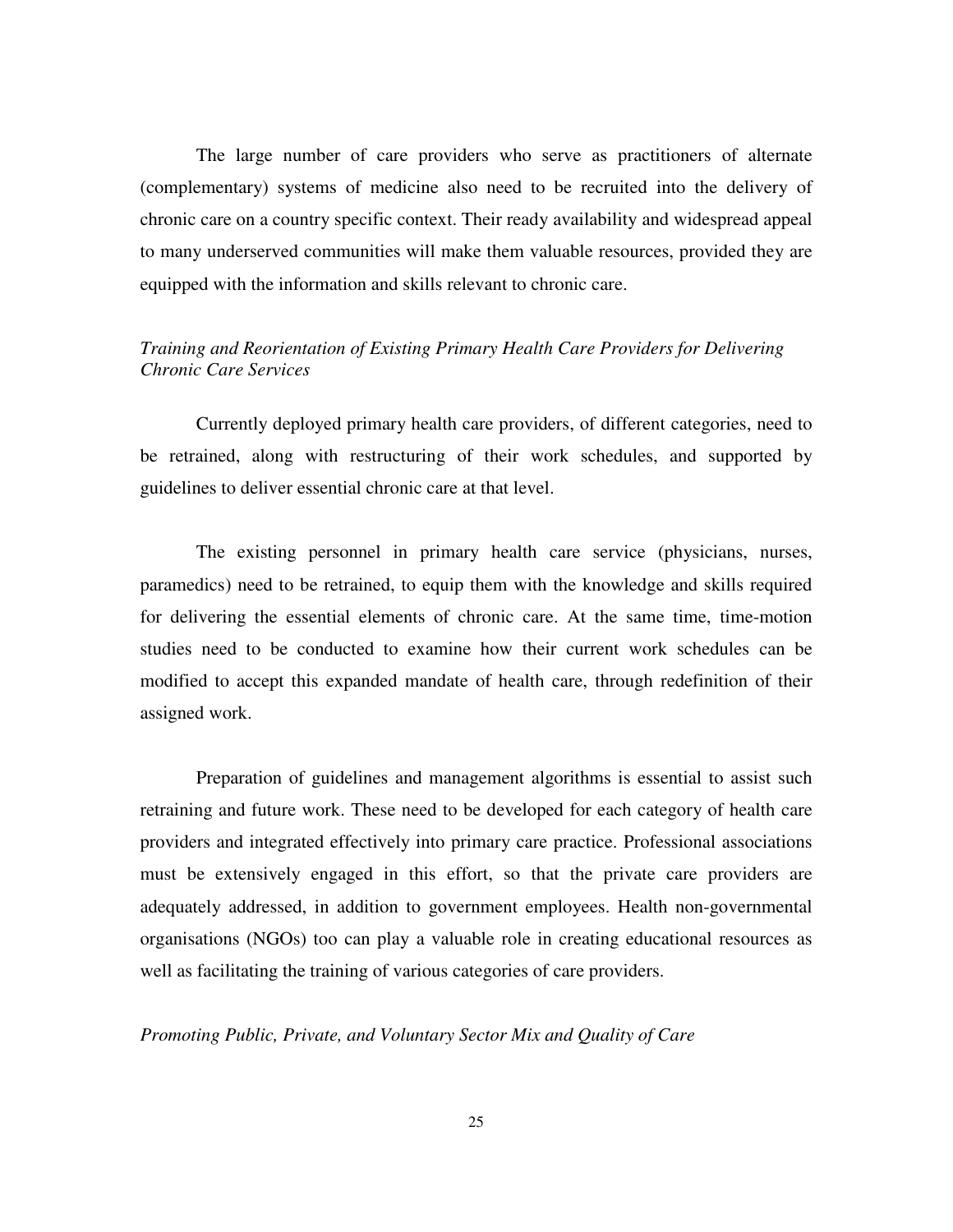Delivery of chronic care in primary and secondary health care settings requires a partnership of public, private, and voluntary sectors, with definition of standards, adoption of guidelines, and monitoring of practice patterns to ensure quality of care.

While India has traditionally depended on public health systems for provision of primary care, private care providers have become increasingly important contributors to the delivery of such services. The role of the private sector has also rapidly grown in secondary and tertiary health care services. In a number of states, the voluntary sector (represented by health NGOs) has also been contributing to primary and secondary care through direct services, apart from playing the watchdog role. In the state of Karnataka, for example, a number of 'sick' primary health care centres have been handed over by the government to a health NGO for operation.

Ensuring the quality of care and the definition of standards are issues relevant to all three sectors. In many countries the poor quality of care of public services leads to the reluctance of the population to use those services, inducing underutilisation of costly resources. The inability to deliver cost-effective care of acceptable quality may arise due to a variety of constraints (financial, motivational, and organisational). These need to be addressed, as relevant to each sector, so that the desired levels of quality can be attained. Standards need to be defined, based on expert consensus, and adopted through a process involving wide-ranging consultations among different categories of stakeholders. The development and adoption of guidelines as well as periodic profiling of practice patterns along with technology audits would help to ensure reliable delivery of rational health care.

## *Health Care Financing*

A mix of public sector provision of free health care, social insurance, and private insurance would have to be evolved to enable universal access to essential chronic care.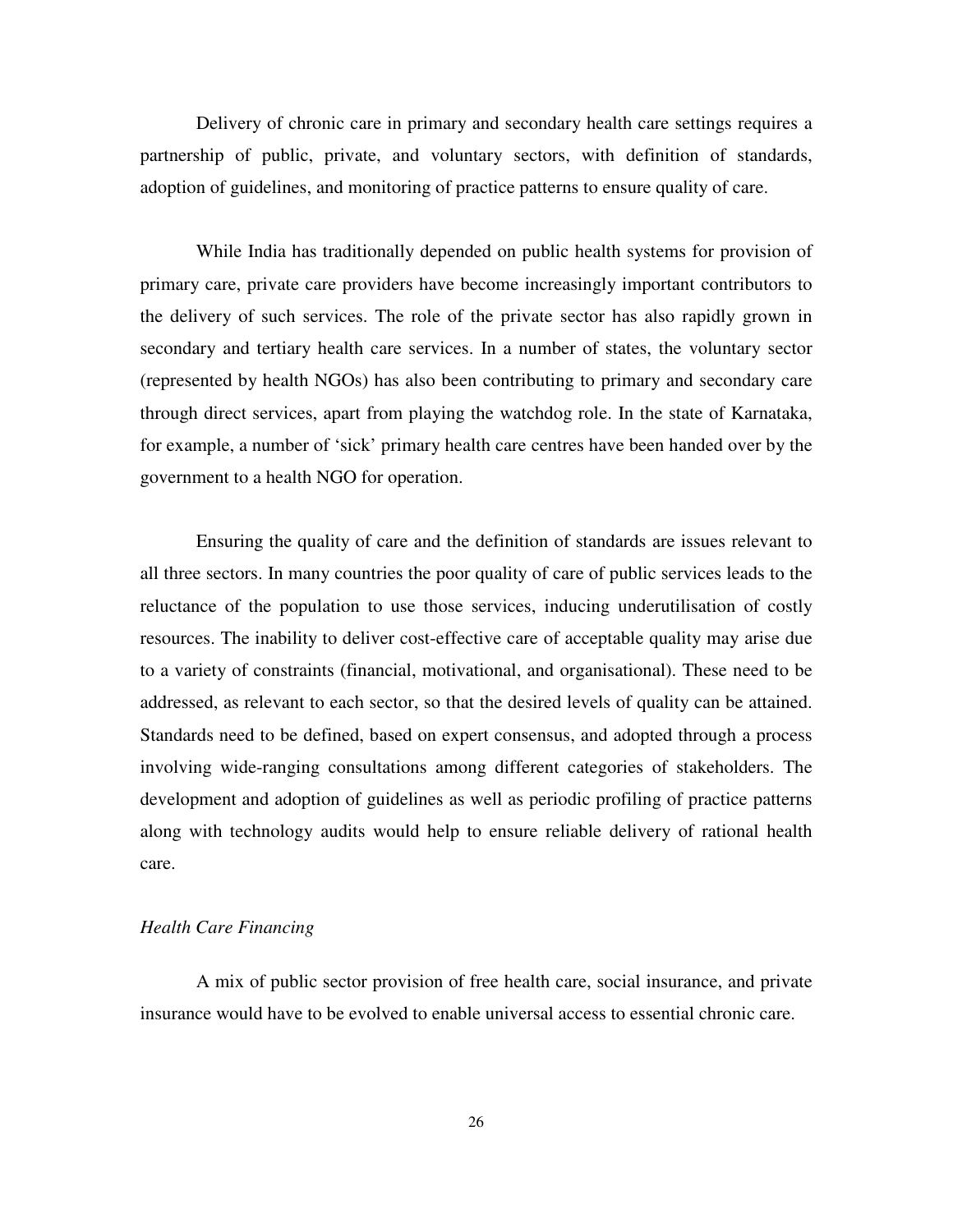The 'user pays' principle is frequently advocated as a component of health care reforms. The services related to chronic care are often excluded from the package of 'essential services' which are deemed the responsibility of the public sector. This frequently imposes great burdens on the consumer, especially in developing country settings. Some of the services (like 'opportunistic' screening for oral and cervical cancers and hypertension and 'targeted'screening for diabetes) may have to be provided as part of the public health sector's 'essential'package of services. Group insurance schemes may be employed in the organised sector. Differentiated services may be offered, so that those willing to pay can avail of a higher category of services or better facilities, beyond a basic minimum of essential services which should be available to all.

The public sector should not disengage completely from chronic care. Apart from the fact that public sector supply of good medical services can exert a pressure on the high costs of private sector medical services to scale down, the public sector also fulfills a training and research mandate far beyond the capacity or the aptitude of the private sector in the developing countries. A system of social insurance for the economically disadvantaged sections would have to be provided, with private insurance for the more affluent sections. This mix would have to be customised for each national context.

Innovative methods for financing health care need evaluation. With decentralised health care, local taxes may be levied by community organisations responsible for health care (with matching grants from the state, as an incentive). Rural micro-credits also may help enhance purchasing power, without imposing severe financial burdens.

#### *Prioritisation of Interventions*

Of the several operational components of chronic care outlined above, a process of prioritisation must sequentially select 'essential'elements for early implementation and 'optimal' elements for later implementation (Table VII). Prevention and control of high blood pressure and tobacco consumption are high priorities, because of their high contribution to the global burden of disease as well as their relationship to multiple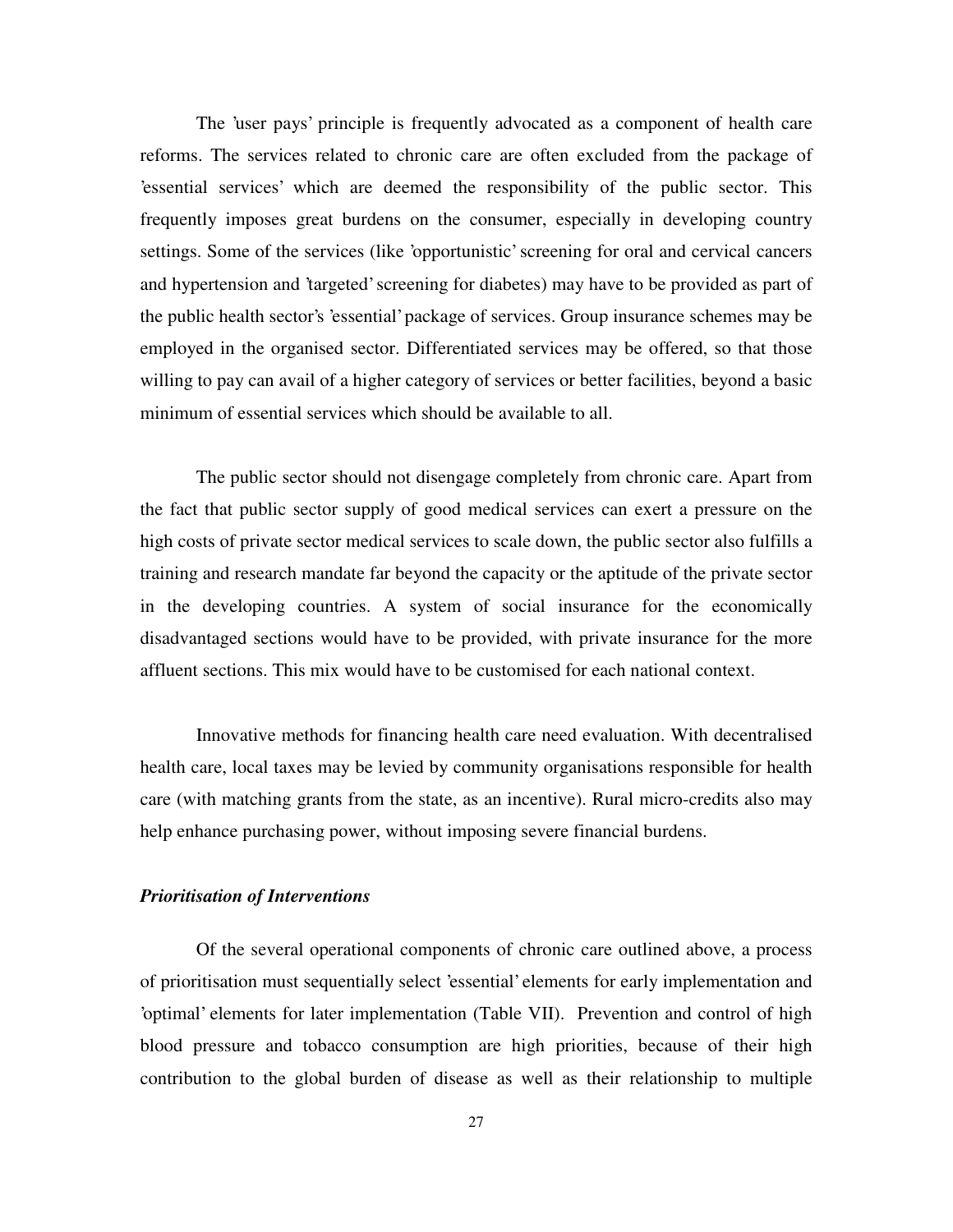chronic diseases. High blood pressure, for example, is a major risk factor for CHD and stroke and its control has been shown to be a major determinant of improved survival in diabetics. Tobacco is a prime contributor to global mortality, through the causation of CHD, many cancers, and chronic obstructive pulmonary disease. Similarly, clinical conditions such as acute myocardial infarction, congestive heart failure, and childhood leukaemias are associated with high mortality but also have available interventions of high impact for improving survival. These need to be preferentially promoted to substantially reduce the burden of chronic disease.

While planning the organisation of health services, the goal should be to shift the centre of gravity of chronic care delivery progressively towards the base of the health care pyramid. By strengthening the capacity for care by self, family, community, paramedic, or traditional healer and by encouraging guidelines based practice and a rational referral-follow-up pattern which obviates the need for frequent revisits to secondary and tertiary care providers, the responsibility for delivering chronic care devolves downwards closer to the community and away from the more expensive and less accessible higher health care stations. Only such a shift can ensure a sustainable system of chronic care in India, with the promise of extended coverage and containment of costs.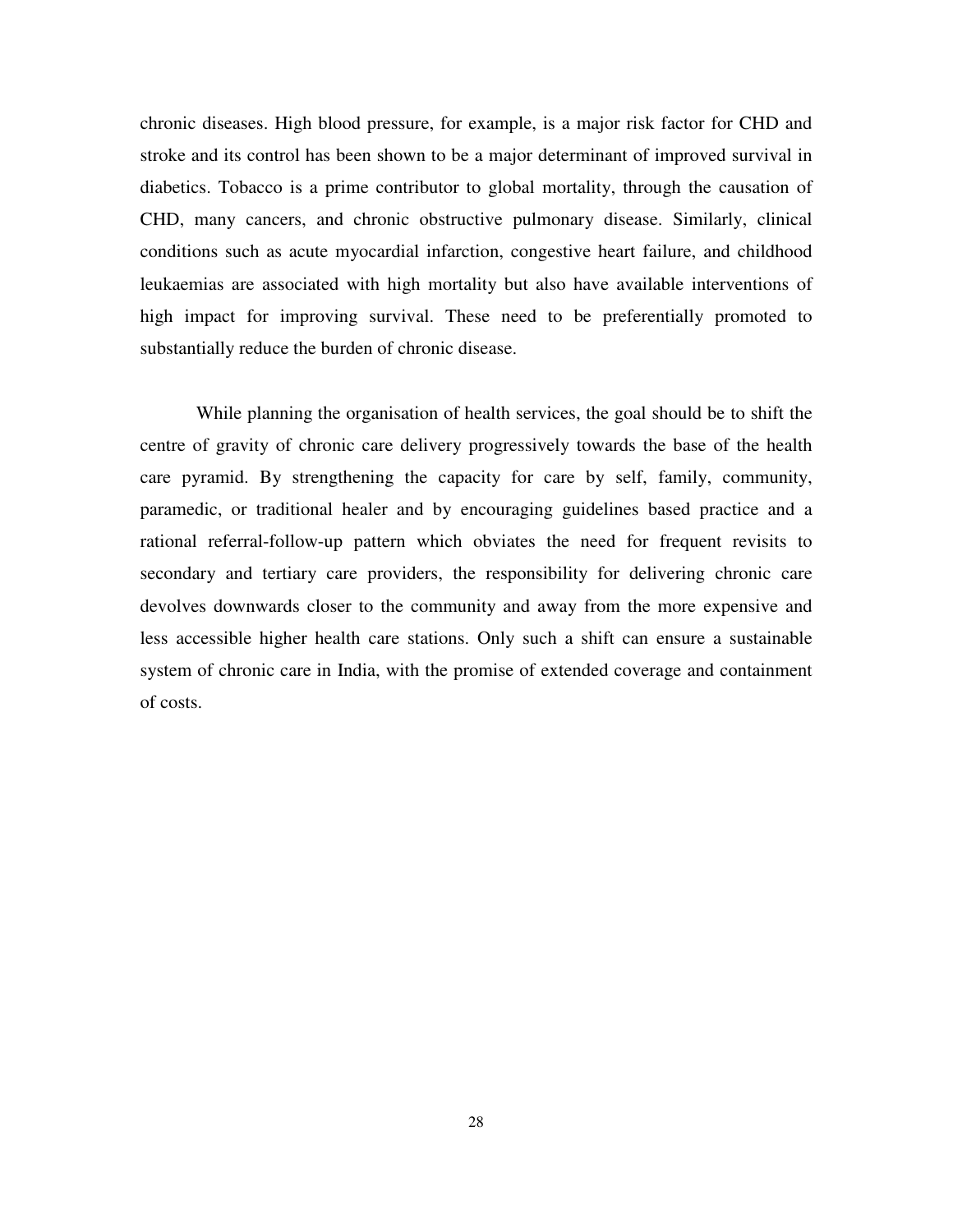## **References**

- Anand K. Report on Assessment of Burden of Major Non-communicable disease in India. World Health Organisation. New Delhi, March 2000.
- Antiplatelet Trialists Collaboration. Collaborative overview of randomized trials of antiplatelet therapy. I. Prevention of death, myocardial infarction and stroke by prolonged antiplatelet therapy in various categores of patients. Br Med J 1994; 308: 235-46.
- Chadha SL, Gopinath N, Shekhawat S. Urban-rural differences in the prevalence of coronary heart disease and its risk factors in Delhi. Bulletin of World Health Organization, 1997, 75(1): 31-38.
- Dowsen GK, Goreeboo H. George K. et al. Changes in population cholesterol concentrations and other cardiovascular risk factor levels after 5 years of non-communicable disease intervention programme in Mauritius. Br Med J 1995; 311: 1255-9.
- Gupta R., Al-odat NA, Gupta VP. Hypertension epidemiology in India: meta Analysis of 50 year prevalence rate and blood pressure trends. Journal of Human Hypertension. 1996, 10: 465-472.
- King H, Aubert RE, Herman WH. Global burden of diabetes, 1995-2025. Prevalence, numerical estimates and projections. Diabetes care, 1998; 21: 1414-1431.
- Murray CJL, Lopez AD. Global Health Statistics: Global Burden of Disease and Injury Series. Volumes I and II. Boston: Harvard School of Public Health, 1996.
- Olshansky SJ, Ault AB. The fourth stage of the epidemiologic transition: the age of delayed degenerative diseases. Millbank Mem Fund Q 1986; 64: 355-91.
- Omran AR. The epidemiologic transition: a key of the epidemology of population change. Millbank Mem Fund Q 1971; 49: 509-38.
- Puska P, Tuomilehto J, Aulikki N, Enkki V. The North Karelia Project. 20 years results and experiences. Helsinki: National Public Health Institute, 1995.
- Reddy KS. Cardiovascular disease in India. Wld hlth statics. Quart. 1993, 46: 101-107.
- Reddy KS, Yusuf S. Emerging epidemic of cardiovascular disease in developing countries. Circulation. 1998; 97: 596-601.
- Reddy KS, Primordial prevention of coronary heart disease in India: challenges and opportunities. Prev Med. 1999; 29: S119-23.